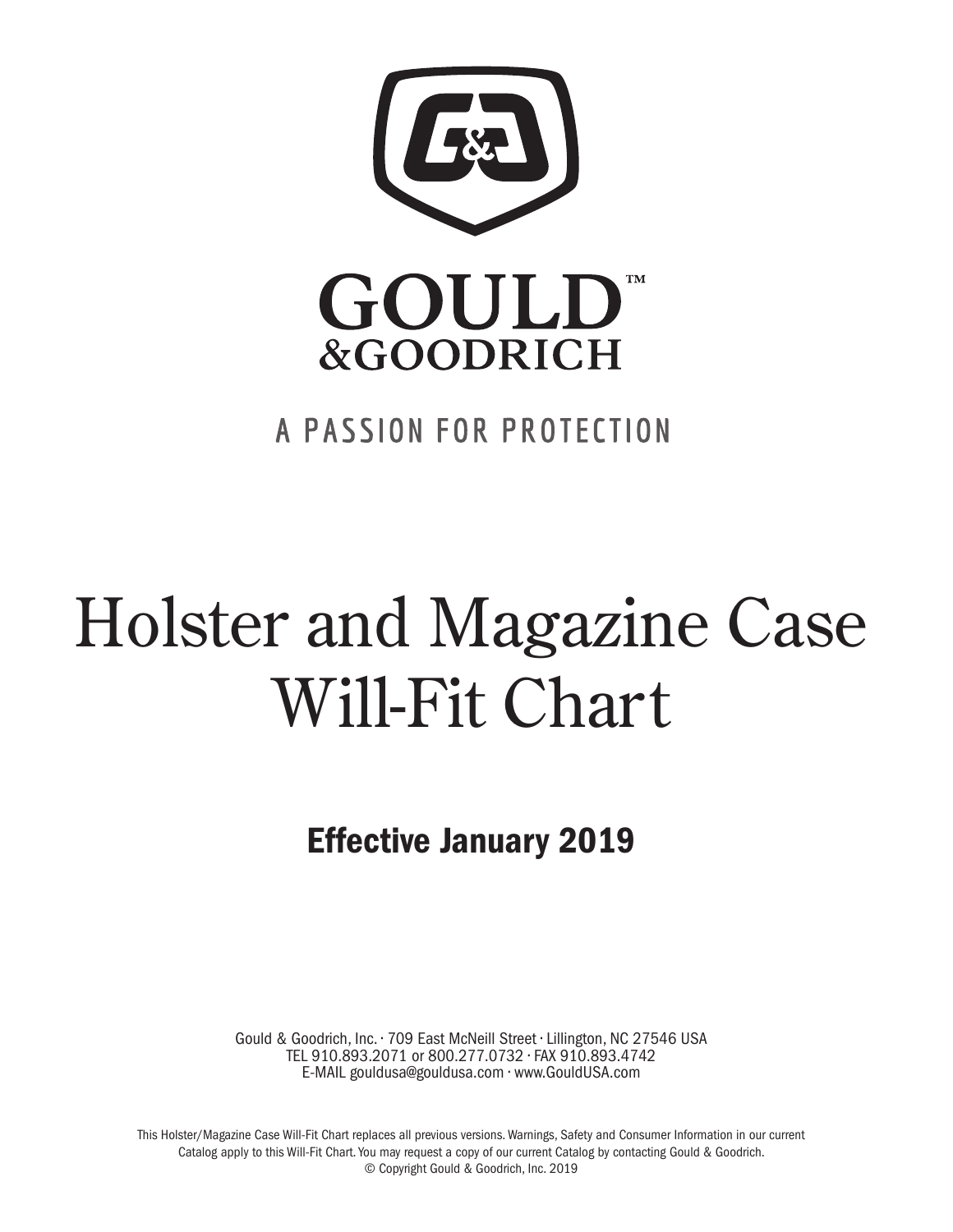## HOW TO USE THIS HOLSTER/MAGAZINE WILL-FIT CHART:

Locate your gun and barrel length in the left column. Next, going across the top, locate the holster model you want. The holster size is located where the gun line and holster column intersect. Order by holster model followed by size. Specify right or left-hand.

Our holster offerings are constantly being updated... so if you require a holster size which is not shown here, please contact our Customer Service Department. Also contact Customer Service if there is any doubt as to which version of a weapon you are using, or any question regarding holster sizes. To contact Customer Service, call (910) 893-2071, fax to (910) 893-4742, or e-mail service@GouldUSA.com.

This will-fit chart is meant to be used with the Gould & Goodrich, Inc. catalog. Sizes and fits subject to change without notice.

See page 8 for measuring barrel length information. We invite you to visit our website for product updates at: www.GouldUSA.com.

| <b>GOULD</b>                                                                                               | Barrel Length<br>(approximate) | <b>Duty Holsters</b> |      | <b>Holsters</b> |       |               |     | Phoenix Duty Gold Line Leather Concealment Holsters |            |                 |                         |              |     |                |     |                   |                | <b>Other Concealment Holsters</b> |                |    |                |                 |                         |             |                |               |                           |                                        |    |         | Duty Magazine Cases |             |             |   | Gold Line<br>zine Cases |         |         | Maga- |                  |                |     |
|------------------------------------------------------------------------------------------------------------|--------------------------------|----------------------|------|-----------------|-------|---------------|-----|-----------------------------------------------------|------------|-----------------|-------------------------|--------------|-----|----------------|-----|-------------------|----------------|-----------------------------------|----------------|----|----------------|-----------------|-------------------------|-------------|----------------|---------------|---------------------------|----------------------------------------|----|---------|---------------------|-------------|-------------|---|-------------------------|---------|---------|-------|------------------|----------------|-----|
| &GOODRICH<br><b>Auto-Pistols and Revolvers</b><br>by Manufacturer and Model<br><b>BERETTA AUTO PISTOLS</b> |                                | <b>EEE</b>           | K391 | 명의<br>  명의      | 000LX | $\frac{1}{2}$ |     | 802<br>803                                          | <b>PO8</b> | $\frac{80}{6}$  |                         | $rac{8}{80}$ |     | $\frac{3}{25}$ |     | $\frac{812}{813}$ | 9118           |                                   | <b>T27</b>     | lg | $rac{17}{202}$ | $ \mathscr{E} $ | 168                     | 892         | $\frac{88}{3}$ | ခြွ           | $\sqrt{968}$              | <b>BSS</b><br><b>BSS</b><br><b>BSS</b> | జె | 617/647 | 92                  | 627/628/629 | ခြ          | 뗿 | 1821/841                | 098/088 | 831/851 | 098   | $\overline{128}$ | $\frac{18}{8}$ |     |
| <b>Beretta Tomcat</b>                                                                                      | 2.40"                          |                      |      |                 |       |               |     |                                                     |            |                 |                         |              |     |                |     |                   |                |                                   |                | 2  |                |                 | LCP 1                   |             |                | $\vert$ 1     |                           |                                        |    |         |                     |             |             |   |                         |         |         |       |                  |                |     |
| PX 4 Storm Sub Compact, .40                                                                                | 3.00                           |                      |      |                 |       |               | 92F | PX4SC                                               |            |                 |                         |              |     |                |     |                   | $\overline{2}$ |                                   | l2             |    |                |                 | $C40$ G <sub>30</sub> 2 |             |                | 2             | $\overline{2}$            |                                        |    |         |                     |             |             |   |                         |         |         |       |                  |                |     |
| Nano                                                                                                       | 3.07                           |                      |      |                 |       |               | 92F |                                                     |            | G <sub>27</sub> |                         |              |     |                |     |                   | 2              |                                   | l2             |    |                |                 | G27G172                 |             |                |               | 2                         |                                        |    |         |                     |             |             |   |                         |         |         |       |                  |                |     |
| 8000D Cougar, 8000D Mini Cougar                                                                            | 3.60                           |                      |      |                 |       |               | 92F |                                                     |            |                 |                         |              |     |                |     |                   | 12             |                                   | l2             |    |                |                 |                         | 12          |                | $\mathcal{D}$ | 2                         |                                        |    |         |                     |             |             |   |                         |         |         |       |                  |                |     |
| 8000F Cougar, 8000F Mini Cougar                                                                            | 3.60                           |                      |      |                 |       |               | 92F |                                                     |            |                 |                         |              |     |                |     |                   | $\overline{2}$ |                                   | $\overline{2}$ |    |                |                 |                         | 2           |                | 2             | $\overline{2}$            |                                        |    | 3       |                     |             |             |   |                         |         |         |       |                  |                |     |
| 8040D Cougar, 8040D Mini Cougar                                                                            | 3.60                           |                      |      |                 |       |               | 92F |                                                     |            |                 |                         |              |     |                |     |                   |                |                                   | $\overline{2}$ |    |                |                 |                         | 2           |                | 2             | $\overline{2}$            |                                        |    |         |                     | 3           |             |   |                         |         |         |       |                  |                |     |
| 8040F Cougar, 8040F Mini Cougar                                                                            | 3.60                           |                      |      |                 |       |               | 92F |                                                     |            |                 |                         |              |     |                |     |                   | $\overline{2}$ |                                   | l2             |    |                |                 |                         | 2           |                | 2             | $\overline{2}$            |                                        |    |         |                     |             |             |   |                         |         |         |       |                  |                |     |
| 8045D Cougar, 8045D Mini Cougar                                                                            | $3.70$ "                       |                      |      |                 |       |               | 92F |                                                     |            |                 |                         |              |     |                |     |                   | $\overline{2}$ |                                   | l2             |    |                |                 |                         | 2           |                | 2             | $\overline{2}$            |                                        | 2  | 13      | 13                  |             | 13          |   |                         |         |         |       |                  |                |     |
| 8045F Cougar, 8045F Mini Cougar                                                                            | 3.70                           |                      |      |                 |       |               | 92F |                                                     |            |                 |                         |              |     |                |     |                   | $\overline{2}$ |                                   | l2             |    |                |                 |                         |             |                | 2             | $\overline{2}$            |                                        | 2  | 3       | l3                  |             | $ 3\rangle$ |   |                         |         |         |       |                  |                |     |
| 83, 85, 87                                                                                                 | 3.80                           |                      |      |                 |       |               | 696 |                                                     |            |                 |                         |              |     |                |     |                   |                |                                   | I2             |    |                |                 |                         | 2           |                | 12            | 2                         |                                        |    |         |                     |             |             |   |                         |         |         |       |                  |                |     |
| 84.380                                                                                                     | 3.80                           |                      |      |                 |       |               |     |                                                     |            |                 |                         |              |     |                |     |                   | l2             |                                   | $\overline{2}$ |    |                |                 |                         | 2           |                | 2             | $\overline{2}$            |                                        |    |         |                     |             |             |   |                         |         |         |       |                  | 3              |     |
| Px4 Storm 9mm., .40                                                                                        | 4.02 "                         |                      |      |                 |       |               |     | PX4                                                 |            |                 |                         |              |     |                | G17 |                   |                |                                   | I2             |    |                |                 | XD4 XD4                 | 2           |                | 2             | $\overline{2}$            |                                        |    |         | 13                  |             | l3          |   | 13                      | Β.      |         | l3    |                  | 13             |     |
| 92 Compact L Type M                                                                                        | 4.30                           |                      |      |                 |       |               | 92F | 92F                                                 |            |                 | 92F                     |              |     | 92F 92F        |     |                   |                |                                   | b              |    |                |                 | 92F 92F                 | 2           | l2             | $\vert$ 2     | 2                         |                                        |    |         | l3                  |             | 3           |   | 13                      | l3      | l3      | 3     |                  | $ 3\rangle$    | l3. |
| 92 Compact L, 92 FC Compact,<br>92 SB-C                                                                    | 4.30 "                         |                      |      |                 |       |               | 92F | 92F                                                 | 92F        |                 | 92F                     |              |     | 92F 92F        |     |                   |                |                                   |                |    |                |                 | 92F 92F                 | 2           |                | 2             | $\overline{\mathfrak{D}}$ |                                        |    | 13      | l3                  |             | l3          |   | 13                      |         |         |       |                  | lз             |     |
| 92 D Centurion                                                                                             | 4.30                           |                      |      |                 |       |               | 92F | 92F                                                 | 92F        |                 | 92F                     |              |     | 92F 92F        |     |                   |                |                                   |                |    |                |                 | 92F 92F                 | 2           |                | 2             | $\overline{2}$            |                                        |    |         | 3                   |             | 3           |   |                         |         |         |       |                  | 13             |     |
| 92 D Compact L                                                                                             | 4.30                           |                      |      |                 |       |               | 92F | 92F                                                 | 92F        |                 | 92F                     |              |     | 92F 92F        |     |                   |                |                                   | l2             |    |                |                 | 92F 92F                 | $ 2\rangle$ |                | 2             | $\overline{2}$            |                                        |    |         | 13                  |             | 3           |   |                         |         |         | l3    |                  | lЗ             |     |
| 92 D Compact L Type M                                                                                      | 4.30 "                         |                      |      |                 |       |               | 92F | 92F                                                 |            |                 | 92F                     |              |     | 92F 92F        |     |                   |                |                                   | l2             |    |                |                 | 92F 92F                 | 12          |                | 2             | 2                         |                                        |    |         |                     |             | 13          |   |                         |         |         | l3    |                  | 3              |     |
| 92 FS Centurion, 92 G Centurion                                                                            | 4.30 "                         |                      |      |                 |       |               | 92F | 92F                                                 | 92F        |                 | 92F                     |              |     | 92F 92F        |     |                   |                |                                   |                |    |                |                 | 92F 92F                 | 2           |                | 2             | 2                         |                                        |    |         |                     |             | l3          |   |                         |         |         |       |                  | 3              |     |
| 96 Centurion                                                                                               | 4.30 "                         |                      |      |                 |       |               | 92F | 92F                                                 | 92F        |                 | 92F                     |              |     | 92F<br>92F     |     |                   |                |                                   | I٥             |    |                |                 | 92F 92F                 | 12          |                | 2             | 2                         |                                        |    |         | ß                   |             | 3           |   |                         |         |         |       |                  | 3              |     |
| 96 D Centurion                                                                                             | 4.30                           |                      |      |                 |       |               | 92F | 92F                                                 | 92F        |                 | 92F                     |              |     | 92F 92F        |     |                   |                |                                   | l2             |    |                |                 | 92F 92F                 | 2           |                | 2             | $\overline{2}$            |                                        |    |         | 3                   |             | 3           |   |                         |         |         | l3    |                  | 3              |     |
| 92G                                                                                                        | 4.60 "                         |                      |      |                 |       |               | 92F |                                                     |            |                 |                         |              |     | 92F            |     |                   |                |                                   | l2             |    |                |                 | 92F 92F                 | 12          |                | $\mathcal{D}$ | $\overline{2}$            |                                        |    |         |                     |             | 13          |   |                         |         |         |       |                  | 3              |     |
| 96G Elite                                                                                                  | 4.60                           |                      |      |                 |       |               | 92F |                                                     |            |                 |                         |              | 92F |                |     |                   |                |                                   | l?             |    |                | 92F             |                         | 2           |                | $\mathcal{D}$ | 2                         |                                        |    |         |                     |             | 3           |   |                         |         |         |       |                  | 3              |     |
| 92 FS Vertec, 96 Vertec                                                                                    | 4.65 "                         |                      |      |                 |       |               |     |                                                     |            |                 |                         |              |     |                |     |                   |                |                                   | l2             |    |                |                 | 92F                     | 2           |                | 2             | 2                         |                                        |    |         | ß                   |             | 3           |   |                         |         |         | 3     |                  | 13             |     |
| 92 D                                                                                                       | 4.90                           |                      |      |                 |       |               | 92F | 92F                                                 | 92F        |                 | 92F                     |              |     | 92F 92F        |     |                   |                |                                   | ١C             |    |                |                 | 92F 92F                 | 2           |                | $\vert$       | $\overline{2}$            |                                        |    |         | ß                   |             | 3           |   |                         |         |         | l3    |                  | 3              |     |
| 92D Brigadier                                                                                              | 4.90                           |                      |      |                 |       |               | 92F |                                                     |            |                 |                         |              |     |                |     |                   |                |                                   | l2             |    |                | 92F             |                         | 2           |                | 2             | 2                         |                                        |    |         | ß                   |             | 3           |   |                         |         |         |       |                  | 13             |     |
| 92 F, 92 FS, 92G                                                                                           | 4.90                           |                      | 92F  |                 |       |               | 92F | 92F                                                 | 92F        |                 | 92F                     |              |     | 92F 92F        |     |                   |                |                                   | l2             |    |                |                 | 92F 92F                 | 2           |                | $\vert$       | $\overline{\mathfrak{D}}$ |                                        |    |         |                     |             | l3          |   |                         |         |         |       |                  | ß              |     |
| 92 FS Brigadier                                                                                            | 4.90 "                         |                      |      |                 |       |               | 92F |                                                     |            |                 |                         |              |     |                |     |                   |                |                                   | l2             |    |                |                 | 92F 92F                 | 12          |                | 2             | 2                         |                                        |    |         | ß                   |             | 3           |   |                         |         |         |       |                  | 3              |     |
| 96 Brigadier, 96 G Brigadier                                                                               | 4.90                           |                      |      |                 |       |               | 92F |                                                     |            |                 |                         |              |     |                |     |                   |                |                                   | l2             |    |                |                 | 92F 92F                 | 2           |                | 2             | $\overline{2}$            |                                        |    |         | 3                   |             | 3           |   |                         |         |         | 3     |                  | 3              |     |
| 96 D Brigadier                                                                                             | 4.90                           |                      |      |                 |       |               | 92F |                                                     |            |                 |                         |              |     |                |     |                   |                |                                   | l2             |    |                |                 | 92F 92F                 | 12          |                | 2             | 2                         |                                        |    |         |                     |             | 3           |   |                         |         |         |       |                  | 13             |     |
| 96 D, 96 DS                                                                                                | 4.90                           |                      |      |                 |       |               | 92F | 92F                                                 | 92F        |                 | 92F                     |              |     | 92F<br>92F     |     |                   |                |                                   |                |    |                |                 | 92F 92F                 | 12          |                | 2             | $\overline{2}$            |                                        |    |         | 3                   |             | l3          |   | 13                      | 3       |         |       |                  | 3              |     |
| 96, 96G                                                                                                    | 4.90                           |                      |      |                 |       |               | 92F | 92F                                                 | 92F        |                 | 92F                     |              |     | 92F            | 92F |                   |                |                                   | l2             |    |                |                 | 92F 92F                 | 2           |                | 2             | 2                         |                                        |    | 13      | 3                   |             | 3           |   |                         |         | 13      | 13    |                  | $ 3\rangle$    |     |
| 96 FS                                                                                                      | 4.90                           |                      |      |                 |       |               | 92F | 92F                                                 | 92F        |                 | 92F                     |              |     | 92F            | 92F |                   |                |                                   |                |    |                |                 | 92F 92F                 | 12          | 12             | 2             | 2                         |                                        |    |         | 3                   |             | 13          |   |                         | 3       |         | l3    |                  | lз             |     |
| 96 FS Brigadier                                                                                            | 4.90                           |                      |      |                 |       |               | 92F |                                                     |            |                 |                         |              |     |                |     |                   |                |                                   |                |    |                |                 | 92F 92F                 | 2           |                | $\mathsf{D}$  |                           |                                        |    |         |                     |             |             |   |                         |         |         |       |                  | 3              |     |
| <b>BROWNING AUTO PISTOLS</b>                                                                               |                                |                      |      |                 |       |               |     |                                                     |            |                 |                         |              |     |                |     |                   |                |                                   |                |    |                |                 |                         |             |                |               |                           |                                        |    |         |                     |             |             |   |                         |         |         |       |                  |                |     |
|                                                                                                            |                                |                      |      |                 |       |               |     |                                                     |            |                 |                         |              |     |                |     |                   |                |                                   |                |    |                |                 |                         |             |                |               |                           |                                        |    |         |                     |             |             |   |                         |         |         |       |                  |                |     |
| <b>BDA.380</b>                                                                                             | 3.80                           |                      |      |                 |       |               | 696 |                                                     |            |                 |                         |              |     |                |     |                   |                |                                   |                |    |                |                 |                         |             |                |               |                           |                                        |    |         |                     |             |             |   |                         |         |         |       |                  | 3              | 3   |
| High Power 9mm, .40                                                                                        | 4.75 "                         |                      |      |                 |       | 195 195       |     | 195                                                 |            |                 | 195 195 195 195 195 195 |              |     |                |     |                   |                |                                   |                |    |                |                 |                         |             |                |               |                           |                                        |    |         | 3                   |             |             |   | 13                      | l3      | lЗ      | 3     |                  | 3              | 3   |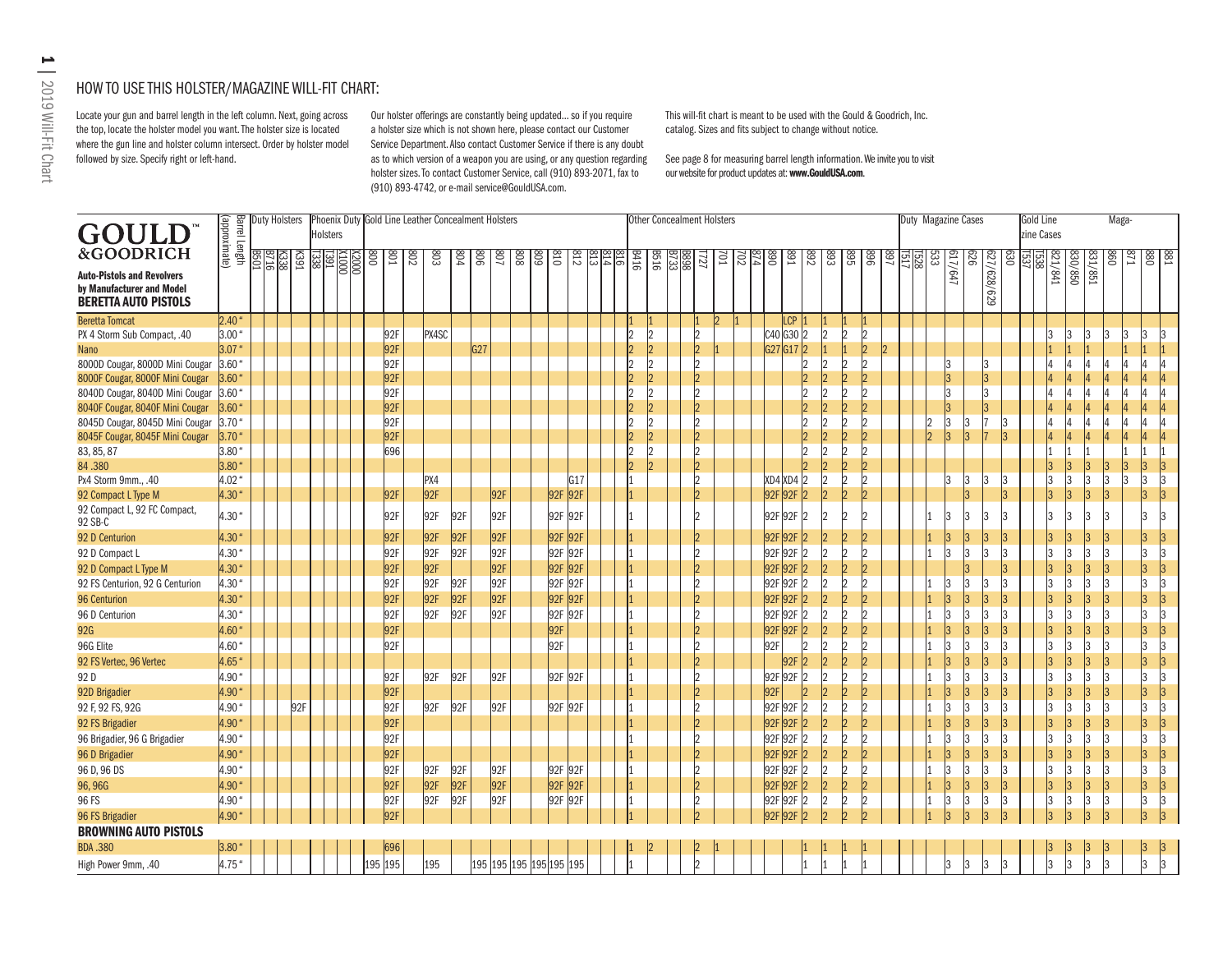|                                                                                                             |                                |             | Duty Holsters |                     |                 |             | <b>Phoenix Duty</b>     |          |         |                                    | Gold Line Leather Concealment Holsters              |             |                 |     |                              |             |                 |                                     |                  |                       |                                   | <b>Other Concealment Holsters</b> |                      |     |                             |                 |                |                                                                      |                      |                           |                      |     |             | Duty Magazine Cases |                         |                 |    |          | Gold Line             |                                       |                                    |              |                                       |                      |
|-------------------------------------------------------------------------------------------------------------|--------------------------------|-------------|---------------|---------------------|-----------------|-------------|-------------------------|----------|---------|------------------------------------|-----------------------------------------------------|-------------|-----------------|-----|------------------------------|-------------|-----------------|-------------------------------------|------------------|-----------------------|-----------------------------------|-----------------------------------|----------------------|-----|-----------------------------|-----------------|----------------|----------------------------------------------------------------------|----------------------|---------------------------|----------------------|-----|-------------|---------------------|-------------------------|-----------------|----|----------|-----------------------|---------------------------------------|------------------------------------|--------------|---------------------------------------|----------------------|
| GOULD                                                                                                       |                                |             |               |                     |                 | Holsters    |                         |          |         |                                    |                                                     |             |                 |     |                              |             |                 |                                     |                  |                       |                                   |                                   |                      |     |                             |                 |                |                                                                      |                      |                           |                      |     |             |                     |                         |                 |    |          | <b>Magazine Cases</b> |                                       |                                    |              |                                       |                      |
| &GOODRICH                                                                                                   | Barrel Length<br>(approximate) |             |               |                     |                 |             |                         |          |         |                                    |                                                     |             |                 |     |                              |             |                 |                                     |                  |                       |                                   |                                   |                      |     |                             |                 |                |                                                                      |                      |                           |                      |     |             |                     |                         |                 |    |          |                       |                                       |                                    |              |                                       |                      |
|                                                                                                             |                                | 8716        | K338          | K381                | $\frac{165}{2}$ | <b>1338</b> | $*000$ IX<br><b>Les</b> | $×2000*$ | 800     | $rac{8}{20}$                       | 803                                                 | 804         | $\frac{80}{6}$  | 108 | $\frac{8}{8}$                | 810<br>608  | 612             | 813                                 | $\frac{812}{24}$ | 816                   | B73일<br><u>B5 19</u><br>B416      | 898                               | $\overline{121}$     | ΙÖ. | $\frac{8}{2}$               | <b>591</b>      |                | $ \widetilde{\mathrm{g}} \widetilde{\mathrm{g}} $                    | ၆။                   | /68                       | B873 w/TLR-1, TLR-2, | 829 | జ           |                     |                         |                 | lg |          | ္လွ                   |                                       | 337/851                            | žІ<br>ဒါ     | $\frac{88}{880}$                      |                      |
| <b>Auto-Pistols and Revolvers by</b>                                                                        |                                |             |               |                     |                 |             |                         |          |         |                                    |                                                     |             |                 |     |                              |             |                 |                                     |                  |                       |                                   |                                   |                      |     |                             |                 |                |                                                                      |                      |                           |                      |     |             | l≣                  | $\frac{\sqrt{647}}{10}$ | $\sqrt{829}$    |    |          | 21/841                | 8                                     |                                    |              |                                       |                      |
| <b>Manufacturer and Model</b>                                                                               |                                |             |               |                     |                 |             |                         |          |         |                                    |                                                     |             |                 |     |                              |             |                 |                                     |                  |                       |                                   |                                   |                      |     |                             |                 |                |                                                                      |                      |                           |                      |     |             |                     |                         | 629             |    |          |                       |                                       |                                    |              |                                       |                      |
| <b>COLT AUTO PISTOLS</b>                                                                                    |                                |             |               |                     |                 |             |                         |          |         |                                    |                                                     |             |                 |     |                              |             |                 |                                     |                  |                       |                                   |                                   |                      |     |                             |                 |                |                                                                      |                      |                           |                      |     |             |                     |                         |                 |    |          |                       |                                       |                                    |              |                                       |                      |
| Mustang <sup>®</sup> Pocketlite                                                                             | 2.75                           |             |               |                     |                 |             |                         |          |         |                                    |                                                     |             | 232             |     |                              |             |                 |                                     |                  |                       |                                   |                                   | 2                    | 2   | LCP LCP                     |                 |                |                                                                      |                      |                           |                      |     |             |                     |                         |                 |    |          |                       | $ 0\rangle$<br>$ 0\rangle$            |                                    |              | 0 <br>$ 0\rangle$                     |                      |
| Defender                                                                                                    | 3.00                           |             |               |                     |                 |             |                         |          | 194 195 |                                    |                                                     |             | 193             |     | 193 195 193                  |             |                 |                                     |                  |                       |                                   |                                   | $ 2\rangle$          |     | K40 K40 1                   |                 |                | 11<br>$ 1 \rangle$                                                   |                      |                           |                      |     |             |                     | $\overline{2}$          | $\overline{2}$  |    |          |                       |                                       |                                    | $ 1 \rangle$ | 1                                     |                      |
| Officer's ACP, 1991 Officer's                                                                               | 3.50                           |             |               |                     |                 |             |                         |          | 194 195 |                                    |                                                     |             | 193             |     | 193 195 193 194              |             |                 |                                     |                  |                       |                                   |                                   | $\vert$ <sub>2</sub> |     | K40 K40 1                   |                 |                |                                                                      |                      |                           | M-3 or M-6           |     |             |                     |                         |                 |    |          | $ 1\rangle$           | $\vert$ 1                             |                                    | $ 1\rangle$  | $\begin{vmatrix} 1 & 1 \end{vmatrix}$ |                      |
| Commander, Combat Commander<br>(all models), Lightweight CCO                                                | 4.25                           |             |               |                     |                 |             |                         |          | 194 195 |                                    | 195                                                 |             | 195 195         |     |                              | 195 194     |                 |                                     |                  |                       |                                   |                                   | 12                   |     | 194  K40  1                 |                 |                | $ 1 \rangle$<br>11                                                   |                      |                           |                      |     |             |                     | $\mathcal{D}$           | $\overline{2}$  |    |          |                       | 11                                    |                                    | $\vert$ 1    | $\begin{vmatrix} 1 & 1 \end{vmatrix}$ |                      |
| Double Eagle Commander                                                                                      | 4.25                           |             |               |                     |                 |             |                         |          |         |                                    | 195                                                 |             | 195 195         |     |                              | 195 194     |                 |                                     |                  |                       |                                   |                                   | 2                    |     |                             | K40 1           | $\mathsf{I}1$  | 1                                                                    |                      |                           |                      |     |             |                     |                         | $\vert$ 2       |    |          |                       |                                       |                                    |              |                                       |                      |
| Combat Elite, Delta Elite,<br>Delta Gold Cup, Gold Cup                                                      | 5.00                           |             |               |                     |                 |             |                         |          | 195 195 |                                    | 195                                                 |             |                 |     | 195  195  195  195  195      |             |                 |                                     |                  |                       |                                   |                                   | 12                   |     |                             | K40  1          |                | 11                                                                   |                      |                           |                      |     |             |                     |                         |                 |    |          |                       |                                       |                                    |              |                                       |                      |
| <b>Double Eagle</b>                                                                                         | 5.00                           |             |               |                     |                 |             |                         |          |         | 92F                                | 195                                                 |             |                 |     | 195 195 195 195 195          |             |                 |                                     |                  |                       |                                   |                                   | 2                    |     |                             |                 |                |                                                                      |                      |                           |                      |     |             |                     |                         |                 |    |          |                       |                                       |                                    | $ 1\rangle$  |                                       |                      |
| Gov't 1911, 1911A1, 1991A1                                                                                  | 5.00 <sup>o</sup>              |             |               |                     |                 |             |                         |          | 195     | 195                                | 195                                                 |             |                 |     | 195  195  195  195  195  195 |             |                 |                                     |                  |                       |                                   |                                   | 12                   |     | 195                         | K40             |                |                                                                      |                      |                           |                      |     |             |                     | 12                      | 12              |    |          |                       |                                       |                                    |              |                                       |                      |
| <b>COLT REVOLVERS</b>                                                                                       |                                |             |               |                     |                 |             |                         |          |         |                                    |                                                     |             |                 |     |                              |             |                 |                                     |                  |                       |                                   |                                   |                      |     |                             |                 |                |                                                                      |                      |                           |                      |     |             |                     |                         |                 |    |          |                       |                                       |                                    |              |                                       |                      |
| Agent, Cobra, Det. Sp'l, DSII, SFVI,<br><b>Lady Special</b>                                                 | 2.00                           |             |               |                     |                 |             |                         |          |         |                                    |                                                     |             |                 |     |                              |             |                 |                                     |                  | 62                    | $\vert$ 2<br>$\mathbf{12}$        | 62                                | $\vert$ 2            |     | 62                          | 62              | 2              |                                                                      | $ 2\rangle$          |                           |                      |     |             |                     |                         |                 |    |          |                       |                                       |                                    |              |                                       |                      |
| Lawman                                                                                                      | 2.00                           |             |               |                     |                 |             |                         |          |         |                                    |                                                     |             |                 |     |                              |             |                 |                                     |                  | 62                    | $ 2\rangle$                       | 62                                | $\vert$ <sub>2</sub> |     | 62                          | 62 <sub>2</sub> | l2             |                                                                      |                      |                           |                      |     |             |                     |                         |                 |    |          |                       |                                       |                                    |              |                                       |                      |
| <b>GLOCK AUTO PISTOLS</b>                                                                                   |                                |             |               |                     |                 |             |                         |          |         |                                    |                                                     |             |                 |     |                              |             |                 |                                     |                  |                       |                                   |                                   |                      |     |                             |                 |                |                                                                      |                      |                           |                      |     |             |                     |                         |                 |    |          |                       |                                       |                                    |              |                                       |                      |
| 42                                                                                                          | 3.25                           |             |               |                     |                 |             |                         |          |         | 195                                |                                                     |             |                 |     |                              |             |                 |                                     |                  | $G42$ 2               |                                   |                                   |                      |     |                             | K40 2           |                | $\begin{array}{c} 2 \\ 2 \\ 2 \\ 2 \end{array}$<br> 2                | 12                   | G42                       |                      |     |             |                     |                         |                 |    |          |                       |                                       |                                    |              |                                       |                      |
| 43                                                                                                          | 3.39                           | 15          |               |                     |                 |             |                         |          | 15      | 92F<br>15                          |                                                     |             | G <sub>27</sub> |     |                              |             | <b>MPS</b>      |                                     | 15               | 5                     | $\vert$ 2<br>$\vert$ <sub>2</sub> |                                   | 12                   |     | G <sub>27</sub>             |                 | $\overline{2}$ | $\begin{array}{c} 2 \\ 2 \\ 2 \end{array}$                           | $\frac{2}{2}$        | $\overline{2}$<br>$ _{2}$ |                      |     |             |                     |                         |                 |    |          | 3                     | 4                                     | 3                                  |              |                                       |                      |
| 26, 27, 28, 33                                                                                              | 3.46'                          | $\Big $ G27 |               |                     |                 |             |                         |          |         | G27 92F G27                        |                                                     |             |                 |     |                              |             |                 | G17 G27 G27 G27 G17 G27 G27 G27 G19 |                  | $\vert$ G27 $\vert$ 2 |                                   | G27 2                             | 2                    |     | G27 G17 2                   |                 |                |                                                                      |                      |                           |                      |     |             |                     |                         |                 |    |          |                       |                                       |                                    |              |                                       |                      |
| 39                                                                                                          | 3.46                           |             |               |                     |                 |             |                         |          |         | G27 G20 G27                        |                                                     |             | G17 G27 G27     |     |                              | G17 G27 G27 |                 |                                     |                  | G27                   |                                   |                                   | 12                   |     | G30 G30 2                   |                 |                |                                                                      | $ 2\rangle$          |                           |                      |     |             |                     |                         |                 |    |          |                       |                                       |                                    |              |                                       |                      |
| 29,30                                                                                                       | 3.78'                          | $\vert$ G30 |               |                     |                 |             |                         |          |         | G20 G30                            |                                                     |             | G20 G20         |     |                              | G20 G30 G27 |                 |                                     |                  |                       |                                   | G30 2                             | 2                    |     | G30 G30 2                   |                 |                | $\vert$ <sub>2</sub>                                                 | 2                    | 13                        |                      |     |             |                     |                         | 4               |    |          |                       |                                       |                                    |              |                                       |                      |
| $36\,$                                                                                                      | 3.78'                          |             |               |                     |                 |             |                         |          |         | G19 92F G30                        |                                                     |             | G <sub>17</sub> |     |                              | G20 G30     |                 |                                     |                  |                       |                                   | G30                               | 12                   |     |                             |                 | 2              | $\begin{array}{c} 2 \\ 2 \\ 2 \end{array}$<br> 2                     | 12                   |                           |                      |     |             |                     |                         |                 |    |          |                       | $ _4$                                 |                                    |              |                                       |                      |
| 19, 23, 32                                                                                                  | 4.02                           |             |               | G19 G19 G19 G19 G19 |                 |             |                         |          |         |                                    | G19 92F G19 G19 G17 G17 G19 G19 G17 G17 G19 G19 G19 |             |                 |     |                              |             |                 |                                     |                  |                       |                                   | $\vert$ G19 $\vert$               | 2                    |     | G19 G17 2                   |                 |                | $\vert$ <sub>2</sub><br>$\overline{2}$                               | $\vert$ <sub>2</sub> |                           | 8                    | 8   |             |                     | 3                       | 3               | 3  | 8 <br>l8 | $ 4\rangle$           | 4                                     |                                    |              |                                       |                      |
| 38                                                                                                          | 4.02                           |             |               |                     |                 |             |                         |          |         |                                    |                                                     |             |                 |     |                              |             |                 |                                     |                  |                       |                                   |                                   | 12                   |     |                             |                 |                | $\begin{array}{c}\n2 \\ 2 \\ 2\n\end{array}$                         |                      |                           |                      |     |             |                     |                         |                 |    |          |                       |                                       |                                    |              |                                       |                      |
| 17, 22, 31                                                                                                  | 4.49                           |             |               | G17 G17 G17 G17 G17 |                 |             |                         |          |         |                                    |                                                     |             |                 |     |                              |             |                 |                                     |                  |                       |                                   | $\vert$ G17                       | 2                    |     | G17 G17 2                   |                 |                | $\vert$ <sub>2</sub>                                                 | $ 2\rangle$          |                           | 7T1 7                |     | $ 2\rangle$ |                     | 3                       | 3               | 3  |          |                       |                                       |                                    |              |                                       |                      |
| 37                                                                                                          | 4.49                           |             |               |                     |                 |             |                         |          |         | G <sub>20</sub>                    |                                                     |             |                 |     |                              |             | G17             |                                     |                  |                       |                                   |                                   | 12                   |     |                             |                 |                | 2                                                                    |                      |                           |                      |     | ١4          | ۱g                  |                         |                 |    |          |                       |                                       |                                    |              |                                       |                      |
| 20, 21                                                                                                      | 4.60                           |             |               |                     |                 |             |                         |          |         | G20                                |                                                     |             | G20 G20 G20 G20 |     |                              | G20         | G17             |                                     |                  |                       |                                   | G20                               | $\vert$ <sub>2</sub> |     |                             | G30             |                | $\vert$ <sub>2</sub><br> 2                                           |                      |                           | l4                   |     |             |                     |                         | 4               |    |          |                       | I4                                    |                                    |              |                                       |                      |
| 41                                                                                                          | 5.31'                          |             |               |                     | G34             |             |                         |          |         | 92F                                |                                                     | G17         |                 |     |                              | G17         |                 |                                     |                  |                       |                                   |                                   |                      |     |                             |                 |                | 2 <br>$\vert$ 2<br>$\vert$ <sub>2</sub>                              |                      |                           |                      |     |             |                     |                         |                 |    | 17       | $ 4\rangle$           | $ _4$<br>$ _4$                        | $ _A$                              |              |                                       | $\overline{4}$<br> 4 |
| 34, 35                                                                                                      | 5.32                           |             |               |                     | G <sub>34</sub> |             |                         |          |         | 92F                                |                                                     | $\Big $ G17 |                 |     |                              | G17         |                 |                                     |                  |                       |                                   |                                   | 12                   |     |                             |                 | 2              | $ 2\rangle$                                                          | 2                    |                           | l7                   |     |             |                     | 3                       | 3 <br> 7        | 3  |          |                       |                                       |                                    |              |                                       |                      |
| 17, 22, 19, 23, 34, 35                                                                                      |                                |             |               |                     |                 |             | 17<br>$\overline{20}$   |          |         |                                    |                                                     |             |                 |     |                              |             |                 |                                     |                  |                       |                                   |                                   |                      |     |                             |                 |                |                                                                      |                      |                           |                      |     |             |                     |                         |                 |    |          |                       |                                       |                                    |              |                                       |                      |
| 20, 21                                                                                                      |                                |             |               |                     |                 |             |                         |          |         |                                    |                                                     |             |                 |     |                              |             |                 |                                     |                  |                       |                                   |                                   |                      |     |                             |                 |                |                                                                      |                      |                           |                      |     |             |                     |                         |                 |    |          |                       |                                       |                                    |              |                                       |                      |
| 17, 22, 19, 23, 34, 35 w/<br>Streamlight TLR1 <sup>®</sup> & TLR1 HL®<br>17, 22, 19, 23, 34, 35 w/ Surefire |                                |             |               |                     |                 |             |                         | 17T1     |         |                                    |                                                     |             |                 |     |                              |             |                 |                                     |                  |                       |                                   |                                   |                      |     |                             |                 |                |                                                                      |                      |                           |                      |     |             |                     |                         |                 |    |          |                       |                                       |                                    |              |                                       |                      |
| X200 & X300                                                                                                 |                                |             |               |                     |                 |             |                         | 17X2     |         |                                    |                                                     |             |                 |     |                              |             |                 |                                     |                  |                       |                                   |                                   |                      |     |                             |                 |                |                                                                      |                      |                           |                      |     |             |                     |                         |                 |    |          |                       |                                       |                                    |              |                                       |                      |
| 20, 21 w/ Streamlight TLR1 <sup>®</sup> &<br>TLR1 HL®                                                       |                                |             |               |                     |                 |             |                         | 20T1     |         |                                    |                                                     |             |                 |     |                              |             |                 |                                     |                  |                       |                                   |                                   |                      |     |                             |                 |                |                                                                      |                      |                           |                      |     |             |                     |                         |                 |    |          |                       |                                       |                                    |              |                                       |                      |
| 20, 21 w/ Surefire X200 & X300                                                                              |                                |             |               |                     |                 |             |                         | 20X2     |         |                                    |                                                     |             |                 |     |                              |             |                 |                                     |                  |                       |                                   |                                   |                      |     |                             |                 |                |                                                                      |                      |                           |                      |     |             |                     |                         |                 |    |          |                       |                                       |                                    |              |                                       |                      |
| 20, 21 w/ TLR1 <sup>®</sup> & Surefire X300                                                                 |                                |             |               |                     |                 |             |                         |          |         |                                    |                                                     |             |                 |     |                              |             |                 |                                     |                  |                       |                                   |                                   |                      |     |                             |                 |                |                                                                      |                      |                           |                      |     |             |                     |                         |                 |    |          |                       |                                       |                                    |              |                                       |                      |
| <b>H &amp; K AUTO PISTOLS</b>                                                                               |                                |             |               |                     |                 |             |                         |          |         |                                    |                                                     |             |                 |     |                              |             |                 |                                     |                  |                       |                                   |                                   |                      |     |                             |                 |                |                                                                      |                      |                           |                      |     |             |                     |                         |                 |    |          |                       |                                       |                                    |              |                                       |                      |
| <b>P2000SK</b><br>USP 9 Compact, USP 40 Compact, 3.58 "                                                     | $2.48$ "                       |             |               |                     |                 |             |                         |          |         |                                    |                                                     |             |                 |     |                              |             | <b>MPS</b>      |                                     |                  |                       |                                   |                                   | 12                   |     | C40 U40 2                   |                 |                | $\vert$ 2<br>$\vert$ 2                                               | 2                    |                           |                      |     |             |                     | 3                       | 3 <br>$\vert$ 3 | 3  |          | 3                     | 3                                     | 3 <br> 3                           |              | 3                                     | $\vert 3 \vert$      |
| USP 357 Compact                                                                                             |                                |             |               |                     | <b>MP</b>       |             | <b>MP</b>               |          |         | G20                                |                                                     |             |                 |     |                              |             | G <sub>27</sub> |                                     |                  |                       |                                   |                                   |                      |     | C40 U40 2                   |                 |                | $\vert$ <sup>2</sup><br>$\vert$ <sup>2</sup>                         | $ 2\rangle$          |                           |                      |     |             |                     | 3                       | 13<br> 3        | 3  |          | 3                     |                                       |                                    |              | 3                                     | 4                    |
| P2000, P3000                                                                                                | 3.62<br>3.80                   |             |               |                     |                 |             |                         |          |         | G <sub>20</sub><br>G <sub>20</sub> |                                                     |             |                 |     |                              |             | G19<br>G19      |                                     |                  |                       |                                   |                                   | 2 <br> 2             |     | $ C40\rangle$<br> C40 U40 2 |                 | $ 2\rangle$    | $ 2\rangle$<br>$\overline{2}$                                        | $\vert$ 2            |                           |                      |     |             |                     | 3                       | $\vert$ 3<br> 7 |    |          |                       | 3 <br> 4                              | $\vert 3 \vert$<br> 3<br>$\vert 4$ |              | $\vert 4$                             | $\overline{3}$       |
| <b>USP 45 Compact</b>                                                                                       |                                |             |               |                     |                 |             |                         |          |         |                                    |                                                     |             |                 |     |                              |             |                 |                                     |                  |                       |                                   |                                   |                      |     |                             |                 |                | $\begin{array}{c} 2 \\ 2 \end{array}$                                | $\vert$ <sup>2</sup> |                           |                      |     |             |                     |                         | 3 <br>$\vert$ 7 | 13 |          |                       | $\vert_4$                             | $ _4$                              | lΔ           | $\vert$ 4                             |                      |
| USP 9, USP 40                                                                                               | 4.25                           |             |               |                     |                 |             |                         |          |         | G <sub>20</sub>                    | U45<br> U45                                         |             |                 |     |                              |             | G17             |                                     |                  |                       |                                   |                                   | ١C                   |     | U40 U40 2<br>U40 U40 2      |                 |                | $\begin{array}{c}\n2 \\ 2 \\ 2\n\end{array}$<br>$\vert$ <sub>2</sub> | 2 <br> 2             |                           |                      |     |             |                     | 3 <br> 4                |                 |    |          | $ 4\rangle$           | $\begin{vmatrix} 4 & 4 \end{vmatrix}$ | 4                                  |              | $\vert 4$                             |                      |
| <b>USP 45</b><br><b>KAHR ARMS AUTO PISTOLS</b>                                                              | 4.41"                          |             |               |                     |                 |             |                         |          |         | G20                                |                                                     |             |                 |     |                              |             | G17             |                                     |                  |                       |                                   |                                   |                      |     |                             |                 |                |                                                                      |                      |                           |                      |     |             |                     |                         | 4               |    |          |                       |                                       |                                    | 4            | $ 4\rangle$                           |                      |
| P380                                                                                                        | $2.50^{\circ}$                 |             |               |                     |                 |             |                         |          |         |                                    |                                                     |             |                 |     |                              |             |                 |                                     |                  |                       |                                   |                                   |                      |     |                             |                 |                |                                                                      |                      |                           |                      |     |             |                     |                         |                 |    |          |                       |                                       | $ 0\rangle$                        |              | $ 0\rangle$                           | $ 0\rangle$          |
| P380 with Crimson Trace                                                                                     | 2.50 <sup>°</sup>              |             |               |                     |                 |             |                         |          |         |                                    |                                                     |             |                 |     |                              |             |                 |                                     |                  |                       | 2                                 |                                   |                      |     |                             |                 | 2              | $\vert$ 1                                                            | $\vert$ 2            |                           |                      |     |             |                     |                         |                 |    |          |                       | $ 0\rangle$                           |                                    |              |                                       |                      |
| Kahr PM 9, 40, 45                                                                                           | $3.00^{\circ}$                 |             |               |                     |                 |             |                         |          |         |                                    |                                                     |             |                 | PM9 |                              |             |                 |                                     |                  |                       | $\vert$ <sup>2</sup>              |                                   | 2                    |     |                             | K40 $ 2 $       |                | $\vert$ 1<br> 1                                                      | $\vert$ <sup>2</sup> |                           |                      |     |             |                     |                         |                 |    |          |                       |                                       |                                    |              |                                       |                      |
| Micro MK9, Elite MK9, MK40                                                                                  | 3.00 <sup>1</sup>              |             |               |                     |                 |             |                         |          |         | 195                                |                                                     |             |                 |     |                              |             |                 |                                     |                  |                       | 2                                 |                                   | $ 2\rangle$          |     |                             |                 | 12             | l1                                                                   | 2                    |                           |                      |     |             |                     |                         |                 |    |          |                       |                                       |                                    |              |                                       |                      |
| Covert 40, E9, K9, P9, K40, P40                                                                             | $3.50$ "                       |             |               |                     |                 |             |                         |          |         | 195                                |                                                     |             |                 |     |                              |             |                 |                                     |                  |                       |                                   |                                   |                      |     |                             | K40 K40         | 2              |                                                                      |                      |                           |                      |     |             |                     |                         |                 |    |          |                       |                                       |                                    |              |                                       |                      |
|                                                                                                             |                                |             |               |                     |                 |             |                         |          |         |                                    |                                                     |             |                 |     |                              |             |                 |                                     |                  |                       |                                   |                                   |                      |     |                             |                 |                |                                                                      |                      |                           |                      |     |             |                     |                         |                 |    |          |                       |                                       |                                    |              |                                       |                      |

\* X1000 and X2000 X-Calibur holsters are available with a Hi-Ride belt loop option. Please contact Customer Service at 800.277.0732 for correct SKU.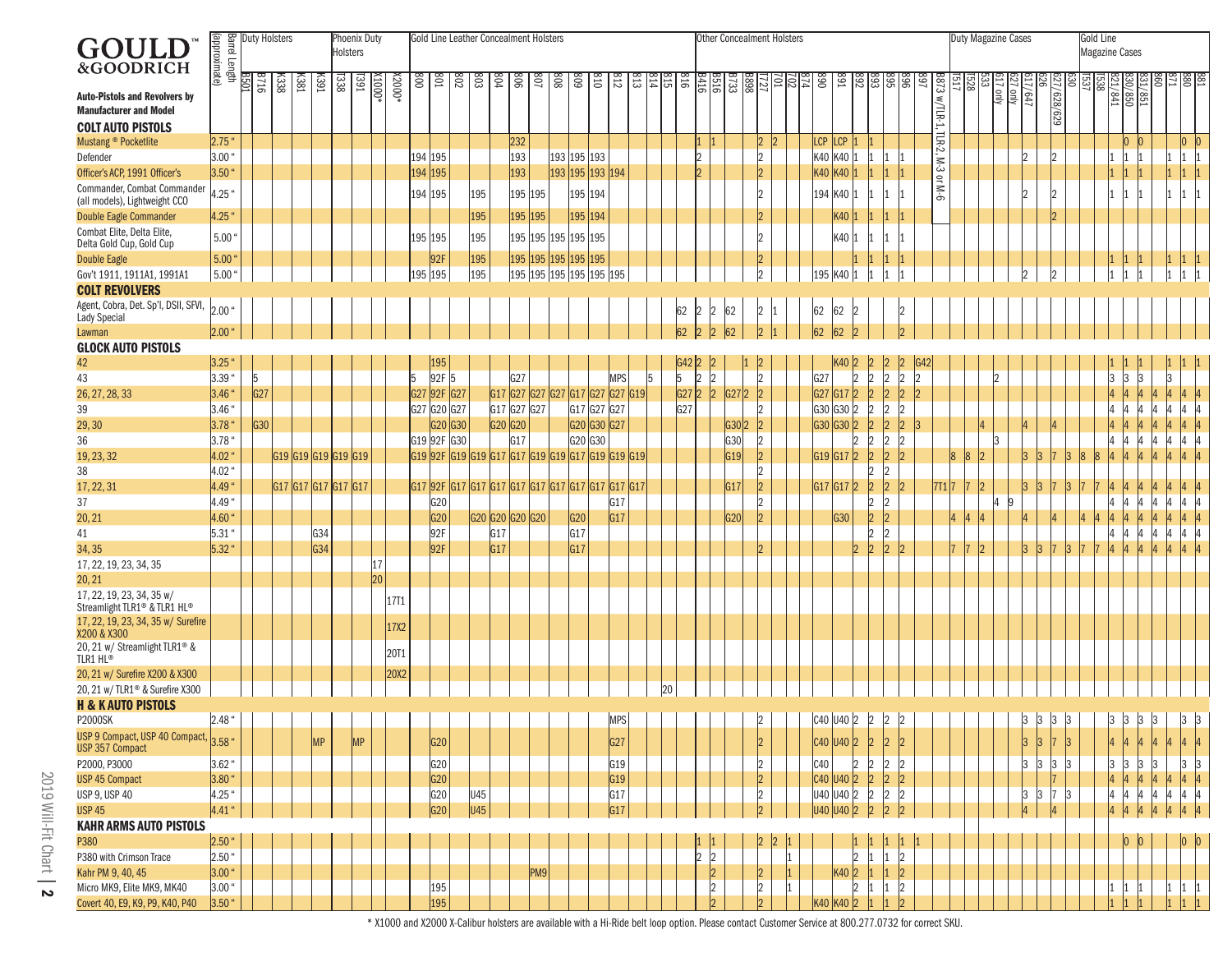| GOULD<br><b>&amp;GOODRICH</b>                                                    | Barrel<br>Barrel Length<br>(approximate) |                 | <b>Duty Holsters</b> |           | Holsters  | Phoenix Duty     | Gold Line Leather Concealment Holsters                  |    |     |             |                         |     |                    |             |                    |    | <b>Other Concealment Holsters</b> |             |      |                      |             |                     |     |            |                            |                      |                      |                            |            | Duty | <b>Magazine Cases</b>     |               |                      |     | Gold Line          |                      | Magazine Cases            |                |           |             |               |
|----------------------------------------------------------------------------------|------------------------------------------|-----------------|----------------------|-----------|-----------|------------------|---------------------------------------------------------|----|-----|-------------|-------------------------|-----|--------------------|-------------|--------------------|----|-----------------------------------|-------------|------|----------------------|-------------|---------------------|-----|------------|----------------------------|----------------------|----------------------|----------------------------|------------|------|---------------------------|---------------|----------------------|-----|--------------------|----------------------|---------------------------|----------------|-----------|-------------|---------------|
| <b>Auto-Pistols and Revolvers</b><br>by Manufacturer and Model<br><b>KEL-TEC</b> |                                          | B501            | $\frac{28}{5}$       | L991      | 뗿區        | $\frac{1000}{2}$ | $\frac{8}{2}$ $\frac{8}{2}$ $\frac{8}{2}$ $\frac{8}{2}$ |    |     | 908<br> န္တ | $\overline{108}$<br>808 | 608 | $\sqrt{18}$        | 612         | $\frac{8181}{413}$ |    | 9118                              | <b>B516</b> | 8688 | <b>T27</b>           | TOZ         | $\overline{\omega}$ | 474 | 068        | <b>168</b>                 | $\frac{892}{2}$      | $\frac{895}{893}$    | 968                        | <b>168</b> | 예회없  |                           | 17/647<br>979 | 627/628/629          | 630 | $\frac{1538}{157}$ |                      | $\frac{831/851}{820/850}$ |                | 098       |             | $\frac{1}{2}$ |
| <b>P3AT, P32</b>                                                                 | $ 2.70^{\circ} $                         |                 |                      |           |           |                  |                                                         |    |     |             |                         |     |                    |             |                    |    |                                   |             |      |                      | $ 2\rangle$ |                     |     |            | LCP LCP 1                  |                      |                      |                            |            |      |                           |               |                      |     |                    |                      | lo                        |                |           | $ 0\rangle$ |               |
| <b>KIMBER AUTO PISTOLS</b>                                                       |                                          |                 |                      |           |           |                  |                                                         |    |     |             |                         |     |                    |             |                    |    |                                   |             |      |                      |             |                     |     |            |                            |                      |                      |                            |            |      |                           |               |                      |     |                    |                      |                           |                |           |             |               |
| Solo                                                                             | $ 2.70^{\circ} $                         |                 |                      |           |           |                  |                                                         |    |     |             |                         |     |                    |             |                    |    |                                   |             |      |                      |             |                     |     |            |                            |                      |                      | 12                         |            |      |                           |               |                      |     |                    |                      |                           |                |           |             |               |
| Ultra Carry .45, Ultra Elite, Ultra CDP                                          | 3.00 <sup>4</sup>                        |                 |                      |           |           |                  | 194 195                                                 |    |     | 193         |                         |     | 193 195 193        |             |                    |    |                                   |             |      | 2                    |             |                     |     |            | 1                          |                      | 11                   |                            |            |      |                           |               | 12                   |     |                    | 11                   |                           |                |           |             |               |
| Compact, Compact CDP, Compact<br>Carry, Pro Carry, Pro Elite, Pro CDP            | 4.00 <sup>°</sup>                        |                 |                      |           |           |                  | 194 195                                                 |    |     | 195         |                         |     | 195 194            |             |                    |    |                                   |             |      |                      |             |                     |     |            | 194 K40 1                  |                      |                      |                            |            |      |                           |               |                      |     |                    |                      |                           |                |           |             |               |
| Custom, Custom Target, Gold Match,<br>Gold Combat, Royal                         | 5.00                                     |                 |                      |           |           |                  | 195 195                                                 |    | 195 |             | 195 195 195 195 195 195 |     |                    |             |                    |    |                                   |             |      |                      |             |                     |     | 195        | 1                          |                      | 11                   |                            |            |      | l2                        |               | l2                   |     |                    |                      |                           |                |           |             |               |
| Polymer .45                                                                      | 5.00                                     |                 |                      |           |           |                  | 195                                                     |    |     |             |                         |     |                    |             |                    |    |                                   |             |      |                      |             |                     |     |            |                            |                      |                      |                            |            |      | Z                         |               |                      |     |                    |                      |                           |                |           |             |               |
| <b>LION HEART</b>                                                                |                                          |                 |                      |           |           |                  |                                                         |    |     |             |                         |     |                    |             |                    |    |                                   |             |      |                      |             |                     |     |            |                            |                      |                      |                            |            |      |                           |               |                      |     |                    |                      |                           |                |           |             |               |
| LH9C                                                                             | 3.60                                     |                 |                      |           |           |                  | G17 696                                                 |    |     | 400         | G17                     |     | G17 G17            |             |                    |    |                                   |             |      |                      |             |                     |     | G19 92F    |                            |                      |                      |                            |            |      |                           |               |                      |     |                    |                      |                           |                |           |             |               |
| LH9                                                                              | 4.10                                     |                 |                      |           |           |                  | G17 696                                                 |    |     | 400         | G17                     |     | G17 G17            |             |                    |    |                                   |             |      |                      |             |                     |     |            | G17 92F 2                  |                      | I1                   | 12                         |            |      | lЗ                        | 13            | 13                   |     |                    | $ _3$                | 3                         | 3              | $\vert$ 3 |             |               |
|                                                                                  |                                          |                 |                      |           |           |                  |                                                         |    |     |             |                         |     |                    |             |                    |    |                                   |             |      |                      |             |                     |     |            |                            |                      |                      |                            |            |      |                           |               |                      |     |                    |                      |                           |                |           |             |               |
| <b>PARA-ORDNANCE AUTO PISTOLS</b>                                                |                                          |                 |                      |           |           |                  |                                                         |    |     |             |                         |     |                    |             |                    |    |                                   |             |      |                      |             |                     |     |            |                            |                      |                      |                            |            |      |                           |               |                      |     |                    |                      |                           |                |           |             |               |
| P10.45<br>P12 .45, P14 .40                                                       | 3.00 <sup>1</sup><br>3.50                |                 |                      |           |           |                  | 194 195<br>194 195                                      |    |     | 193<br>193  |                         |     | 195 193<br>195 193 |             |                    |    |                                   |             |      | $\overline{2}$       |             |                     |     |            | 12<br>$\vert$ <sub>2</sub> |                      |                      | 12<br>$\vert$ <sub>2</sub> |            |      |                           |               |                      |     |                    |                      |                           |                |           |             |               |
| P13.45, P15.40                                                                   | 4.25                                     |                 |                      |           |           |                  | 194 195                                                 |    |     | 195         |                         |     | 195 194            |             |                    |    |                                   |             |      |                      |             |                     |     |            | 2                          |                      |                      | $\overline{2}$             |            |      | 4<br>lΔ                   |               |                      |     |                    |                      |                           |                |           |             |               |
| P14 .45, P16 .40                                                                 | 5.00                                     |                 |                      |           |           |                  | .95<br>195                                              |    |     | 195 195     |                         |     | 195 195            |             |                    |    |                                   |             |      |                      |             |                     |     | 195        | l2                         |                      |                      |                            |            |      |                           |               |                      |     |                    |                      |                           |                |           |             |               |
|                                                                                  |                                          |                 |                      |           |           |                  |                                                         |    | 195 |             |                         |     |                    |             |                    |    |                                   |             |      |                      |             |                     |     |            |                            |                      |                      |                            |            |      |                           |               |                      |     |                    |                      |                           |                |           |             |               |
| <b>REMNGTON</b><br><b>RM 380</b>                                                 | 2.90                                     |                 |                      |           |           |                  |                                                         |    |     |             |                         |     |                    |             |                    |    |                                   |             |      |                      | 2           |                     |     |            | 380                        |                      |                      |                            |            |      |                           |               |                      |     |                    |                      |                           |                |           |             |               |
| <b>R51</b>                                                                       | 3.25                                     |                 |                      |           |           |                  |                                                         |    |     |             |                         |     |                    |             |                    |    |                                   |             |      |                      | l3          |                     |     |            |                            |                      |                      |                            | R51        |      |                           |               |                      |     |                    |                      |                           |                |           |             |               |
| <b>RUGER AUTO PISTOLS</b>                                                        |                                          |                 |                      |           |           |                  |                                                         |    |     |             |                         |     |                    |             |                    |    |                                   |             |      |                      |             |                     |     |            |                            |                      |                      |                            |            |      |                           |               |                      |     |                    |                      |                           |                |           |             |               |
| <b>LCP®</b>                                                                      | $2.75$ "                                 |                 |                      |           |           |                  |                                                         |    |     |             |                         |     |                    |             |                    |    |                                   |             |      |                      | 12          |                     |     | <b>LCP</b> | LCP                        |                      |                      |                            |            |      |                           |               |                      |     |                    |                      |                           |                |           |             |               |
| LCP with Crimson Trace <sup>®</sup>                                              | 2.75                                     |                 |                      |           |           |                  |                                                         |    |     |             |                         |     |                    |             |                    |    |                                   |             |      |                      | $ 2\rangle$ |                     |     |            | 2                          |                      |                      | $ 2\rangle$                |            |      |                           |               |                      |     |                    |                      |                           |                |           |             |               |
| LCP with LaserMax®                                                               | $2.75^{\circ}$                           |                 |                      |           |           |                  |                                                         |    |     |             |                         |     |                    |             |                    |    |                                   |             |      |                      | $\vert$ 2   |                     |     |            |                            |                      |                      |                            |            |      |                           |               |                      |     |                    |                      |                           |                |           |             |               |
| LC9™                                                                             | 3.12                                     |                 |                      |           |           |                  | 195                                                     |    |     |             |                         |     |                    | G27         |                    | l2 |                                   |             |      | $\overline{2}$       |             |                     |     |            | 2                          | 2                    | 12                   | 2                          | G42        |      |                           |               |                      |     |                    |                      |                           |                |           |             |               |
| LC9 with LaserMax™                                                               | $3.12^{\circ}$                           |                 |                      |           |           |                  |                                                         |    |     |             |                         |     |                    |             |                    |    |                                   |             |      | 2                    |             |                     |     |            | 2                          |                      |                      | $ 2\rangle$                |            |      |                           |               |                      |     |                    |                      |                           |                |           |             |               |
| SR9c™                                                                            | 3.50                                     |                 |                      |           |           |                  |                                                         |    |     |             |                         |     |                    | $ G27 $ MPS |                    |    |                                   |             |      | l2                   |             |                     |     | G17        | $ 2\rangle$                | 2                    | 12                   | $\overline{2}$             |            |      |                           |               |                      |     |                    |                      |                           |                |           |             |               |
| SR22 <sup>®</sup>                                                                | 3.50                                     |                 |                      |           |           |                  |                                                         |    |     | G27         |                         |     |                    |             |                    |    |                                   |             |      |                      |             |                     |     |            | K40  1                     |                      | l1                   |                            |            |      |                           |               |                      |     |                    |                      |                           |                |           |             |               |
| <b>KP93D, P93D</b>                                                               | 3.90 <sup>°</sup>                        |                 |                      |           |           |                  | 92F                                                     |    |     |             |                         |     |                    |             |                    |    |                                   |             |      | $\overline{2}$       |             |                     |     |            | 2                          | 2                    | 2                    | $\overline{2}$             |            |      |                           |               | lЗ                   |     |                    |                      |                           |                |           |             |               |
| KP93DA0                                                                          | 3.90 <sup>°</sup>                        |                 |                      |           |           |                  | 92F                                                     |    |     |             |                         |     |                    |             |                    |    |                                   |             |      | 2                    |             |                     |     |            | 2                          | 12                   | 12                   | $\overline{2}$             |            |      |                           | lЗ            | 13                   | IЗ  |                    |                      |                           |                |           |             |               |
| <b>KP95D, P95D</b>                                                               | 3.90                                     |                 |                      |           |           |                  | 92F                                                     |    |     |             |                         |     |                    |             |                    |    |                                   |             |      | 2                    |             |                     |     |            | 2                          | 2                    | 12                   | 2                          |            |      | 1<br> 3                   |               | 3                    |     |                    |                      |                           |                |           |             |               |
| KP95DAO, P95DAO                                                                  | $3.90^{\circ}$                           |                 |                      |           |           |                  | 92F                                                     |    |     |             |                         |     |                    |             |                    |    |                                   |             |      | 2                    |             |                     |     |            | 2                          | l2                   | 12                   | $\overline{2}$             |            |      | I1<br>13                  |               | 13                   |     |                    |                      |                           |                |           |             |               |
| P97, KP97                                                                        | 3.90                                     |                 |                      |           |           |                  |                                                         |    |     |             |                         |     |                    |             |                    |    |                                   |             |      | 2                    |             |                     |     |            | $\vert$ <sub>2</sub>       | 2                    | $ 2\>$               | $ 2\rangle$                |            |      |                           |               | 2                    |     |                    |                      | 3                         | $\overline{3}$ | 3         | 3           |               |
| SR9®                                                                             | 4.14                                     |                 |                      | <b>SR</b> | <b>SR</b> |                  | 92F                                                     |    |     | G20         |                         |     | G17 G17            |             |                    |    |                                   |             |      | 2                    |             |                     |     | G17        | $\vert$ <sub>2</sub>       | 2                    | 12                   | $\overline{2}$             |            |      | lЗ                        |               | 13                   |     |                    | $\frac{3}{3}$        | lз                        |                | $\vert$ 3 | 3 <br>13    | lз            |
| KP94, P94, KP94D, KP944, KP944D                                                  | 4.25                                     |                 |                      |           |           |                  | G20                                                     |    |     |             |                         |     |                    |             |                    |    |                                   |             |      | $\overline{2}$       |             |                     |     |            | 2                          | 2                    | 12                   | 12                         |            |      | 13<br>11                  |               | $ _3$                |     |                    |                      |                           |                |           |             |               |
| KP94DAO, KP944DAO                                                                | 4.25                                     |                 |                      |           |           |                  | G20                                                     |    |     |             |                         |     |                    |             |                    |    |                                   |             |      | 2                    |             |                     |     |            | $\overline{2}$             | l2                   | 12                   | $\overline{2}$             |            |      | lЗ                        | 3             | 13                   |     |                    |                      |                           |                |           |             |               |
| KP97D                                                                            | 4.25                                     |                 |                      |           |           |                  | G20                                                     |    |     |             |                         |     |                    |             |                    |    |                                   |             |      | 2                    |             |                     |     |            | 2                          | 2                    | 12                   | $ 2\rangle$                |            |      |                           |               | 2                    |     |                    |                      |                           |                |           |             |               |
| KP97DA0                                                                          | 4.25                                     |                 |                      |           |           |                  | G20                                                     |    |     |             |                         |     |                    |             |                    |    |                                   |             |      | 12                   |             |                     |     |            | 2                          | 2                    | 2                    | $ 2\rangle$                |            |      | $\vert$ 2                 |               | $\overline{2}$       |     |                    | $\vert$ 3            | 3                         | 13             | 13        | 13          |               |
| KP89, KP89D, P85, P89, P89D                                                      | 4.50 "                                   |                 |                      |           |           |                  | G20                                                     |    |     |             |                         |     |                    |             |                    |    |                                   |             |      |                      |             |                     |     |            | ŀ۱                         | <u>ار</u>            | l٥                   | ∣ہ                         |            |      |                           | اہ            | $ 3\rangle$          | z   |                    | $\vert$ <sub>3</sub> | $ _3$                     | $\vert$ 3      | $ _{3}$   | 3           |               |
| KP89DA0                                                                          | 4.50                                     |                 |                      |           |           |                  | G20                                                     |    |     |             |                         |     |                    |             |                    |    |                                   |             |      | 2                    |             |                     |     |            | 2                          | $\vert$ 2            | 2                    | 2                          |            |      | $\vert$ 3<br>$\mathbf{1}$ | 3             | 3                    | 3   |                    | $\vert$ 3            | 3                         | 3              | 3         | 3           | 3             |
| KP90, KP90D, P90, P90D                                                           | $4.50$ "                                 |                 |                      |           |           |                  | G20                                                     |    |     |             |                         |     |                    |             |                    |    |                                   |             |      | $ 2\rangle$          |             |                     |     |            | $\vert$ <sub>2</sub>       | $\vert$ <sub>2</sub> | $\vert$ <sub>2</sub> | $\vert$ <sub>2</sub>       |            |      | $\vert$ <sub>2</sub>      |               | $\vert$ <sub>2</sub> |     |                    |                      | 3                         | $ 3\rangle$    | 3         | 3           | $ 3\rangle$   |
| KP91D, P91D                                                                      | 4.50 "                                   |                 |                      |           |           |                  | G20                                                     |    |     |             |                         |     |                    |             |                    |    |                                   |             |      | $ 2\rangle$          |             |                     |     |            | $\vert$ <sub>2</sub>       | $\vert$ 2            | 2                    | $\vert$ 2                  |            |      |                           |               |                      |     |                    | $\frac{3}{3}$        | $\vert$ 3                 | $\overline{3}$ | 3         | 3           | 3             |
| KP91DAO, P91DAO                                                                  | 4.50 <sup>°</sup>                        |                 |                      |           |           |                  | G20                                                     |    |     |             |                         |     |                    |             |                    |    |                                   |             |      | $ 2\rangle$          |             |                     |     |            | $\vert$ <sub>2</sub>       | $\vert$ <sub>2</sub> | $\vert$ 2            | 2                          |            |      |                           |               |                      |     |                    | 3                    | 3                         | 3              | 3         | 3           | <sub>3</sub>  |
| 1911                                                                             | 5.00                                     |                 |                      |           |           |                  | 195 195                                                 |    | 195 |             | 195 195 195 195 195 195 |     |                    |             |                    |    |                                   |             |      | 2                    |             |                     |     | 195        | $\mathbf{1}$               |                      | l1                   |                            |            |      |                           |               |                      |     |                    |                      |                           |                |           |             |               |
| <b>RUGER REVOLVERS</b>                                                           |                                          |                 |                      |           |           |                  |                                                         |    |     |             |                         |     |                    |             |                    |    |                                   |             |      |                      |             |                     |     |            |                            |                      |                      |                            |            |      |                           |               |                      |     |                    |                      |                           |                |           |             |               |
| LCR                                                                              | $1.87$ "                                 |                 |                      |           |           |                  |                                                         |    |     |             |                         |     |                    |             |                    |    |                                   |             |      | 2                    |             |                     |     |            | $LCR$ $LCR$ $2$            |                      |                      | 2                          |            |      |                           |               |                      |     |                    |                      |                           |                |           |             |               |
| <b>SP101</b>                                                                     | 2.25                                     |                 |                      |           |           |                  |                                                         | 42 |     | 42          |                         |     |                    |             |                    |    | $\mathsf{I}2$                     |             |      | $\vert$ <sub>2</sub> | $\vert$ 1   |                     |     |            | $\vert$ <sub>2</sub>       |                      |                      | $ 2\rangle$                |            |      |                           |               |                      |     |                    |                      |                           |                |           |             |               |
| GP100                                                                            | 4.00                                     |                 |                      |           |           |                  |                                                         |    | 94  |             |                         |     |                    |             |                    |    |                                   |             |      | 2                    |             |                     |     |            |                            |                      |                      |                            |            |      |                           |               |                      |     |                    |                      |                           |                |           |             |               |
| Security-Six, Service-Six, Speed-Six                                             | $4.00$ "                                 | $\overline{34}$ |                      |           |           |                  |                                                         |    | 34  |             |                         |     |                    |             |                    |    |                                   |             |      | <sup>2</sup>         |             |                     |     |            |                            |                      |                      |                            |            |      |                           |               |                      |     |                    |                      |                           |                |           |             |               |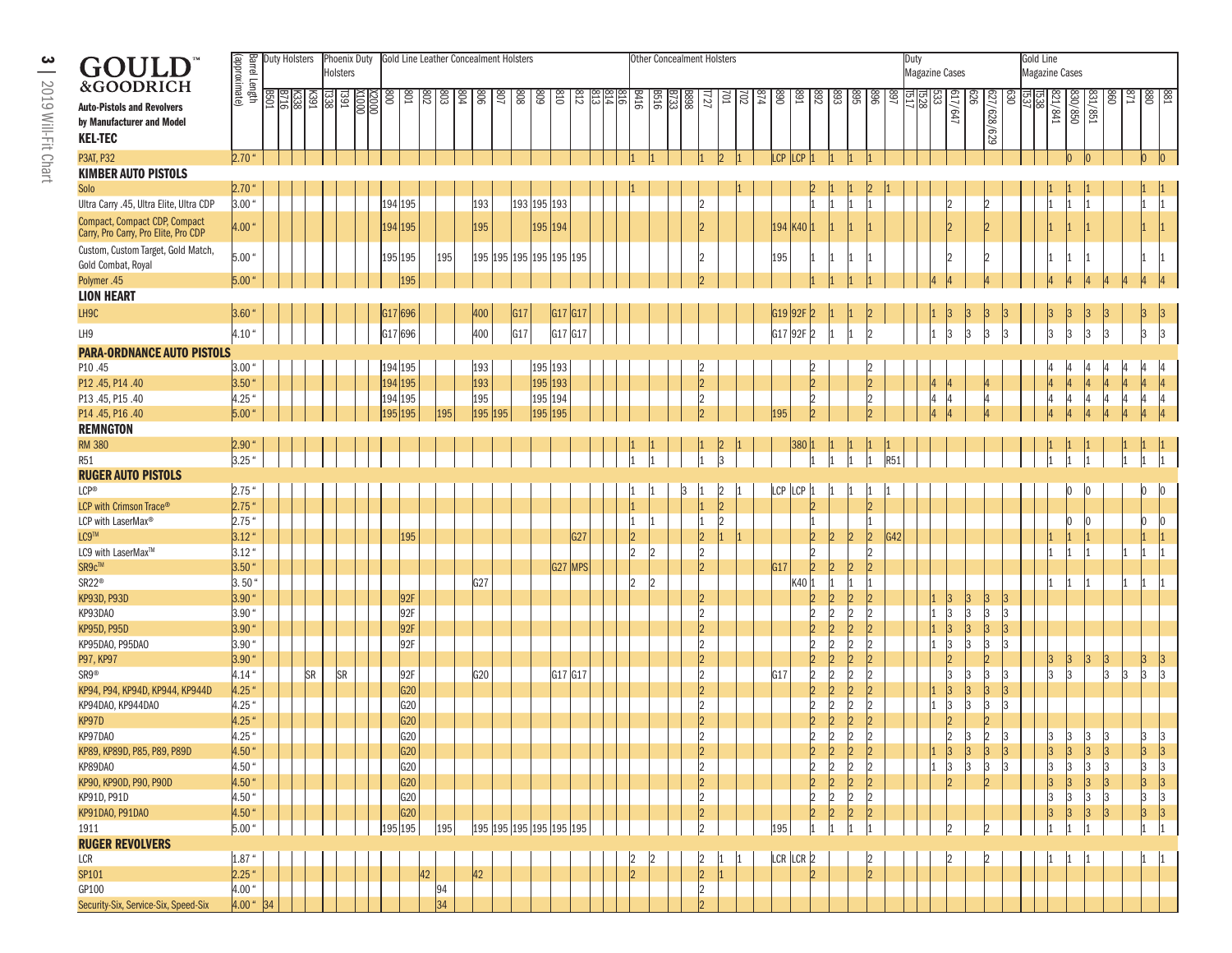| GOULD                                                  |                                       |      | <b>Duty Holsters</b> |           |                 | Phoenix Duty |                         |                   | Gold Line Leather Concealment Holsters          |             |         |                   |             |             |         |                   |             |      |             | <b>Other Concealment Holsters</b> |                  |             |                 |            |                      |                                                                         |                                                           |                 | Duty |                       |                      |                    |    | Gold Line             |         |                    |    |            |                 |    |
|--------------------------------------------------------|---------------------------------------|------|----------------------|-----------|-----------------|--------------|-------------------------|-------------------|-------------------------------------------------|-------------|---------|-------------------|-------------|-------------|---------|-------------------|-------------|------|-------------|-----------------------------------|------------------|-------------|-----------------|------------|----------------------|-------------------------------------------------------------------------|-----------------------------------------------------------|-----------------|------|-----------------------|----------------------|--------------------|----|-----------------------|---------|--------------------|----|------------|-----------------|----|
|                                                        | <b>Barrel Length</b><br>(approximate) |      |                      |           | <b>Holsters</b> |              |                         |                   |                                                 |             |         |                   |             |             |         |                   |             |      |             |                                   |                  |             |                 |            |                      |                                                                         |                                                           |                 |      | <b>Magazine Cases</b> |                      |                    |    | <b>Magazine Cases</b> |         |                    |    |            |                 |    |
| <b>&amp;GOODRICH</b>                                   |                                       | B501 | K338                 | K391      | 1338            | <b>1391</b>  |                         |                   | $rac{8}{8}$ $rac{8}{8}$ $rac{8}{8}$ $rac{8}{8}$ |             |         | $\frac{808}{205}$ | 608         | 018         | 612     | $\frac{814}{813}$ | 918<br>9118 | 8516 | <b>B733</b> | $rac{177}{888}$                   | $\overline{101}$ | 1 <u>sl</u> | 068             | <b>F68</b> | 768                  | $rac{8}{2}$                                                             |                                                           | န္ကုန္တုန္ၾ     | 國    | 33                    | 979                  |                    |    |                       |         |                    |    | 098<br>128 | $\frac{88}{28}$ |    |
| <b>Auto-Pistols and Revolvers</b>                      |                                       |      |                      |           |                 |              | $\frac{000}{2}$<br>0001 |                   |                                                 |             |         |                   |             |             |         |                   |             |      |             |                                   |                  |             |                 |            |                      |                                                                         |                                                           |                 |      |                       | 1917/647             | 630<br>627/628/629 |    |                       | 321/841 | 830/850<br>331/851 |    |            |                 |    |
| by Manufacturer and Model                              |                                       |      |                      |           |                 |              |                         |                   |                                                 |             |         |                   |             |             |         |                   |             |      |             |                                   |                  |             |                 |            |                      |                                                                         |                                                           |                 |      |                       |                      |                    |    |                       |         |                    |    |            |                 |    |
| <b>SCCY</b>                                            |                                       |      |                      |           |                 |              |                         |                   |                                                 |             |         |                   |             |             |         |                   |             |      |             |                                   |                  |             |                 |            |                      |                                                                         |                                                           |                 |      |                       |                      |                    |    |                       |         |                    |    |            |                 |    |
| <b>CPX-1, CPX-2</b>                                    | 3.10 <sup>u</sup>                     |      |                      |           |                 |              |                         | 195               |                                                 | G27         |         | G27               |             | $ G27 $ MPS |         |                   |             | 2    |             |                                   |                  |             |                 | G27 K40 2  |                      | $ 1\rangle$                                                             | 2 <br> 1                                                  | G42             |      |                       |                      |                    |    | 3                     | 3       | 13                 | 3  | 13         | 3               |    |
| <b>SIG SAUER AUTO PISTOLS</b>                          |                                       |      |                      |           |                 |              |                         |                   |                                                 |             |         |                   |             |             |         |                   |             |      |             |                                   |                  |             |                 |            |                      |                                                                         |                                                           |                 |      |                       |                      |                    |    |                       |         |                    |    |            |                 |    |
| P238                                                   | $2.70^{\circ}$                        |      |                      |           |                 |              |                         | 232               |                                                 |             |         |                   |             |             |         |                   |             |      |             |                                   |                  |             | 232             |            |                      |                                                                         |                                                           |                 |      |                       |                      |                    |    |                       |         |                    |    |            |                 |    |
| P290                                                   | $2.90^{\circ}$                        |      |                      |           |                 |              |                         | 92F               |                                                 | G27         |         |                   |             |             |         | 16                |             | 2    |             | I2                                |                  |             | G <sub>27</sub> |            |                      | I1                                                                      |                                                           | <sup>2</sup>    |      |                       |                      |                    |    |                       |         |                    |    |            |                 |    |
| P290 with Laser                                        | 2.90                                  |      |                      |           |                 |              |                         |                   |                                                 |             |         |                   |             |             |         |                   |             |      |             |                                   |                  |             |                 |            | ١C                   |                                                                         |                                                           |                 |      |                       |                      |                    |    |                       |         |                    |    |            |                 |    |
| P938                                                   | 3.00 $\degree$                        |      |                      |           |                 |              |                         |                   |                                                 |             |         |                   |             |             |         |                   |             |      |             |                                   |                  |             |                 | 380        |                      |                                                                         |                                                           | R <sub>51</sub> |      |                       |                      |                    |    |                       |         |                    |    |            |                 |    |
| P365 9mm                                               | $3.10^{\circ}$                        |      |                      |           |                 |              |                         | 15                |                                                 |             | 15      |                   |             |             |         |                   | 15          | 2    |             |                                   |                  |             | <b>K40</b>      |            | K40 1                |                                                                         |                                                           |                 |      |                       |                      |                    |    | G                     |         |                    |    |            |                 |    |
| P230, P232                                             | $3.60*$                               |      |                      |           |                 |              |                         | 232 232           |                                                 |             |         |                   |             |             |         |                   | 232         | 1    |             | 12                                |                  |             | 232             |            | P32 1                | 2                                                                       | 2                                                         |                 |      |                       |                      |                    |    |                       |         |                    |    |            |                 |    |
| P239                                                   | 3.60                                  |      |                      |           |                 |              |                         | 696               | 239                                             |             |         |                   | 239         | G27         |         |                   |             | 2    |             | 2                                 |                  |             | C40             |            | G30 2                | 2                                                                       | 2                                                         |                 |      |                       |                      |                    |    |                       |         |                    |    |            |                 |    |
| 2009, 2340                                             | 3.85                                  |      |                      |           |                 |              |                         |                   |                                                 |             |         |                   |             |             |         |                   |             |      |             | $\overline{2}$                    |                  |             | XD4             |            | $\mathcal{D}$        | 2                                                                       | 2<br>12                                                   |                 |      |                       |                      |                    |    |                       |         |                    |    |            |                 |    |
| P225                                                   | 3.86                                  |      |                      |           |                 |              |                         | 92F               |                                                 | 229 226 26R |         |                   |             | G19         |         |                   |             |      | 229         | $\vert$ <sub>2</sub>              |                  |             |                 |            | 2                    | 2                                                                       | 2<br>12                                                   |                 |      |                       |                      |                    |    | IЭ                    |         |                    |    | 13         |                 |    |
| P228                                                   | 3.86                                  |      |                      |           |                 |              |                         | G20               |                                                 | 229 226 26R |         |                   |             | G19         |         |                   |             |      | 229         | $ 2\rangle$                       |                  |             |                 |            |                      | 2                                                                       | 2                                                         |                 |      |                       | 13                   |                    |    | 3                     |         |                    | l3 | 3          | 3               | l3 |
| P229                                                   | 3.86                                  |      |                      | 29R*      |                 | 29R*         |                         | G20               | 229                                             | 26R         |         |                   | 26R         |             |         |                   |             |      | 229         | $\vert$ <sub>2</sub>              |                  |             |                 | U40 U40 2  |                      | 2                                                                       | 2<br> 2                                                   |                 |      |                       |                      |                    |    | G                     |         |                    |    |            |                 |    |
| P229 w/equipment rail                                  | 3.86                                  |      |                      | 29R*      |                 | 29R*         |                         | G20               | 229                                             | 26R         |         |                   | 26R         | G19         |         |                   |             |      |             | l2                                |                  |             |                 |            |                      | 12                                                                      | 12                                                        |                 |      |                       | l3                   |                    |    | ß                     |         |                    |    |            |                 |    |
| P229 DAK w/equipment rail                              | 3.86                                  |      |                      | 29R*      |                 | 29R*         |                         | G20               | 29K                                             | 26R         |         |                   |             |             |         |                   |             |      |             | $ 2\rangle$                       |                  |             |                 |            |                      | 2                                                                       | 2<br>12                                                   |                 |      |                       | 3<br>13              | l3                 | l3 | 13                    |         |                    |    |            |                 |    |
| P245                                                   | 3.90 "                                |      |                      |           |                 |              |                         | G20               |                                                 | 229 226 26R |         |                   |             |             | G17     |                   |             |      | 229         | $ 2\rangle$                       |                  |             |                 |            |                      | 12                                                                      |                                                           |                 |      |                       |                      |                    |    | lЗ                    |         |                    |    |            |                 |    |
| P250 Compact 9mm, .357 .40cal                          | 3.90                                  |      |                      | 250       |                 | 250          |                         |                   | 250 G20 250 250                                 |             | 250     |                   |             | 250         |         |                   |             |      |             | $\vert$ <sub>2</sub>              |                  |             | XD4             |            | $XD4$ 2              | 2                                                                       | l2<br> 2                                                  |                 |      |                       | lЗ                   |                    |    | G                     |         |                    |    |            |                 |    |
| P320 Compact 9mm, .40 cal                              | 3.90 "                                |      |                      |           |                 |              |                         |                   | 250 G20 250 250                                 |             |         | 29R 250 250       |             | 250         |         |                   |             |      |             |                                   |                  |             | U40             |            | G30 2                | 2                                                                       | 2<br>2                                                    |                 |      |                       | l3                   |                    |    | 3                     |         |                    |    |            |                 |    |
| P2000/P2340                                            | 3.90                                  |      |                      |           |                 |              |                         | G20               |                                                 |             |         |                   |             |             |         |                   |             |      |             | l2                                |                  |             |                 |            |                      | 2                                                                       | 2<br> 2                                                   |                 |      |                       | 3<br> 3              | l3                 | l3 | 3                     |         |                    |    | 3          |                 |    |
| P227 Nitron w/equipment rail                           | 4.40 "                                |      |                      |           |                 |              |                         | G20               |                                                 | 26R         |         |                   | 239         | G17         |         |                   |             |      |             |                                   |                  |             |                 | U40 U40 2  |                      | 2                                                                       | 2<br>12                                                   |                 |      |                       | 13                   |                    |    |                       |         |                    |    |            |                 |    |
| P220 w/equipment rail                                  | 4.41                                  |      |                      | 26R*      |                 | 26R*         |                         | G20               |                                                 | 26R         |         |                   | 26R         |             |         |                   |             |      |             | 2                                 |                  |             |                 |            |                      | $\overline{2}$                                                          | 2                                                         |                 |      |                       |                      |                    |    | G                     |         |                    |    |            |                 |    |
| P220                                                   | 4.41 *                                |      |                      | 26R*      |                 | 26R*         |                         |                   | 92F 26R 26R                                     |             | 26R     |                   | 26R         |             | G17     |                   |             |      | 226         | 12                                |                  |             |                 |            |                      | 12                                                                      |                                                           |                 |      |                       |                      |                    |    |                       |         |                    |    |            |                 |    |
| P226                                                   | 4.41                                  |      |                      | 26R*      |                 | 26R*         |                         |                   | G20 226 226 226                                 |             | 26R 226 |                   | 226 226 G17 |             |         |                   |             |      | 226         | $\vert$ <sub>2</sub>              |                  |             |                 | U40 U40 2  |                      | 2                                                                       | 2                                                         |                 |      |                       |                      |                    |    | G                     |         |                    |    |            |                 |    |
| P226 w/equipment rail                                  | 4.41'                                 |      |                      | 26R*      |                 | 26R*         |                         |                   | G20 26R 26R                                     |             | 26R 26R |                   | 26R         |             |         |                   |             |      |             | $\overline{2}$                    |                  |             |                 |            |                      | 2                                                                       | 2<br>12                                                   |                 |      |                       | 3                    |                    |    | 3                     |         |                    |    | 3          | 3               | l3 |
| P226 DAK w/equipment rail                              | 4.41                                  |      |                      | 26R*      |                 | 26R*         |                         | G20               |                                                 | 26R         |         |                   |             |             |         |                   |             |      |             | b                                 |                  |             |                 |            |                      | 2                                                                       | 2<br> 2                                                   |                 |      |                       | 3                    |                    |    | 13                    |         |                    | ß  | 3          | 13              | 3  |
| P226 Enhanced Elite 9mm, .357, .40 cal                 | 4.44                                  |      |                      |           |                 |              |                         |                   | G20 26R 26R                                     | 26R         |         |                   | 26R         |             |         |                   |             |      |             |                                   |                  |             |                 |            |                      | 2                                                                       | $ 2\rangle$                                               |                 |      |                       | 3<br>13              |                    |    | 3                     | 13      | 13                 | 3  | 13         | 3               | 3  |
| P320 9mm, .40 cal                                      | 4.70 °                                |      |                      |           |                 |              |                         | G <sub>20</sub> 9 |                                                 | 26R         |         |                   |             |             |         |                   |             |      |             |                                   |                  |             | U40             |            | G30  2               | $\vert$ <sub>2</sub>                                                    | $\vert$                                                   |                 |      |                       | l3                   |                    |    | 3                     | R       | l3                 | 13 | 3          | $ _3$           |    |
| <b>S&amp;W AUTO PISTOLS</b>                            |                                       |      |                      |           |                 |              |                         |                   |                                                 |             |         |                   |             |             |         |                   |             |      |             |                                   |                  |             |                 |            |                      |                                                                         |                                                           |                 |      |                       |                      |                    |    |                       |         |                    |    |            |                 |    |
| (short round trigger guard unless noted)               |                                       |      |                      |           |                 |              |                         |                   |                                                 |             |         |                   |             |             |         |                   |             |      |             |                                   |                  |             |                 |            |                      |                                                                         |                                                           |                 |      |                       |                      |                    |    |                       |         |                    |    |            |                 |    |
| <b>BODYGUARD 380</b><br>w/ Factory Insight Laser       | 2.75                                  |      |                      |           |                 |              |                         |                   |                                                 |             |         |                   |             |             |         |                   | BG1         |      |             |                                   |                  |             | 380             |            | 380 1                |                                                                         |                                                           | <u>R51</u>      |      |                       |                      |                    |    |                       |         |                    |    |            |                 |    |
| CS9 Chief's Special                                    | $3.00*$                               |      |                      |           |                 |              |                         |                   |                                                 |             |         |                   |             |             |         |                   |             |      |             | 12                                |                  |             |                 | G30 G30 2  |                      |                                                                         | $\mathcal{D}$                                             |                 |      |                       |                      |                    |    |                       |         |                    |    |            |                 |    |
| 1911                                                   | $3.00^{\circ}$                        |      |                      |           |                 |              |                         |                   |                                                 |             |         |                   |             |             |         |                   |             |      |             |                                   |                  |             |                 |            |                      |                                                                         |                                                           |                 |      |                       |                      |                    |    |                       |         |                    |    |            |                 |    |
| CS40 Chief's Special                                   | 3.25                                  |      |                      |           |                 |              |                         | G <sub>20</sub>   |                                                 |             |         |                   |             |             |         |                   |             |      |             |                                   |                  |             |                 | G30 G30 2  |                      |                                                                         |                                                           |                 |      |                       |                      |                    |    |                       |         |                    |    |            | 13              |    |
| <b>CS45 Chief's Special</b>                            | 3.25                                  |      |                      |           |                 |              |                         | G20               |                                                 |             |         |                   |             |             |         |                   |             |      |             | 2                                 |                  |             |                 |            |                      |                                                                         |                                                           |                 |      |                       |                      |                    |    |                       |         |                    |    |            | 3               |    |
| 3913, 3914                                             | 3.50                                  |      |                      |           |                 |              |                         |                   |                                                 | 400         |         |                   |             |             |         |                   |             |      |             | 2                                 |                  |             |                 |            | 12                   |                                                                         |                                                           |                 |      |                       |                      |                    |    | 13                    |         |                    |    |            | 13              | 13 |
| 3913TSW                                                | 3.50                                  |      |                      |           |                 |              |                         |                   |                                                 | 400         |         |                   |             |             |         |                   |             |      |             | $\overline{2}$                    |                  |             |                 |            |                      |                                                                         | 2<br>12                                                   |                 |      |                       |                      |                    |    |                       |         |                    | l3 |            | 13              | 3  |
| 3953, 3954                                             | 3.50                                  |      |                      |           |                 |              |                         |                   | 404                                             | 400         |         |                   |             |             |         |                   |             |      |             | $\overline{2}$                    |                  |             |                 |            | 12                   | 12                                                                      | ١C                                                        |                 |      |                       |                      |                    |    |                       |         |                    | l3 |            | 13              | l3 |
| 3953TSW                                                | 3.50                                  |      |                      |           |                 |              |                         |                   | 404                                             | 400         |         |                   |             |             |         |                   |             |      |             | $ 2\rangle$                       |                  |             |                 |            | 12                   | 2                                                                       | 2<br>12                                                   |                 |      |                       |                      |                    |    |                       |         |                    | 13 |            | 3               | 3  |
| 4013                                                   | 3.50 "                                |      |                      |           |                 |              |                         |                   |                                                 | 400         |         |                   |             |             |         |                   |             |      |             | ١ŋ                                |                  |             |                 |            | Iŋ                   | $ 2\rangle$                                                             | $\sqrt{2}$<br>$\mathcal{D}$                               |                 |      |                       |                      |                    |    | l3                    | ١3      | l3                 | ١s |            | l3              | 3  |
| 4013TSW                                                | 3.50 <sup>u</sup>                     |      |                      |           |                 |              |                         |                   |                                                 | 400         |         |                   |             |             |         |                   |             |      |             | $\frac{2}{2}$                     |                  |             |                 |            | 2                    |                                                                         | $\frac{2}{2}$<br>$\vert$ <sup>2</sup>                     |                 |      | 1                     | 3 <br> 3             | 3                  | 3  | 3                     | 3       | 3                  | 3  |            | 3               | 3  |
| 4053                                                   | $3.50$ "                              |      |                      |           |                 |              |                         |                   |                                                 | 400         |         |                   |             |             |         |                   |             |      |             |                                   |                  |             |                 |            | 2                    |                                                                         | $\vert$ <sub>2</sub>                                      |                 |      |                       | 2                    | $\overline{2}$     |    | 3                     | 3       | 3                  | 3  |            | 3               | 3  |
| 4053TSW                                                | 3.50 <sup>4</sup>                     |      |                      |           |                 |              |                         |                   |                                                 | 400         |         |                   |             |             |         |                   |             |      |             | $\vert$ <sub>2</sub>              |                  |             |                 |            | $\vert$ <sub>2</sub> |                                                                         | $\vert$ <sub>2</sub>                                      |                 |      | $ 1\rangle$           | <sub>3</sub>  <br> 3 | 3                  | 13 | 3                     | 3       | l3                 | 3  |            | 3               | 3  |
| 6924, 6926                                             | $3.50$ "                              |      |                      |           |                 |              |                         |                   |                                                 | 400         |         |                   |             |             |         |                   |             |      |             | $\vert$ 2                         |                  |             |                 |            | $ 2\rangle$          |                                                                         | $\begin{array}{c} 2 \\ 2 \\ 2 \end{array}$<br>$ 2\rangle$ |                 |      |                       |                      |                    |    | 3                     | 3       | 3                  | 3  |            | 3               | 3  |
| 6944, 6946                                             | 3.50 <sup>u</sup>                     |      |                      |           |                 |              |                         |                   |                                                 | 400         |         |                   |             |             |         |                   |             |      |             | $\vert$ <sub>2</sub>              |                  |             |                 |            | 2                    | $\begin{array}{c c} 2 & 2 & 2 \\ 2 & 2 & 2 \\ 2 & 2 & 2 \\ \end{array}$ | $\vert$ <sub>2</sub>                                      |                 |      |                       |                      |                    |    | 3                     | 3       | 3                  | 3  |            | 3               | 3  |
| 908                                                    | $3.50$ "                              |      |                      |           |                 |              |                         |                   |                                                 | 400         |         |                   |             |             |         |                   |             |      |             | 2                                 |                  |             |                 |            | $ 2\rangle$          |                                                                         | $\vert$ <sub>2</sub><br>$\vert$ 2                         |                 |      |                       |                      |                    |    | 3                     | 3       | 3                  | 3  |            | 3               | 3  |
| M&P Compact 9mm. .357. .40 cal<br>without Thumb Safety | 3.50 "                                |      | MP                   | <b>MP</b> | MP              | <b>MP</b>    |                         |                   | MPC                                             |             |         |                   |             |             | G17 G19 |                   |             |      |             | $\overline{2}$                    |                  |             |                 | C40 G30 2  |                      | 2                                                                       | 2 <br> 2                                                  |                 |      |                       | 13<br> 3             |                    |    | 3                     | 3       | 3                  | 3  |            | 3               | 3  |

4\* Minimum Quantity Required. Please contact Customer Service at 800.277.0732 for requirements.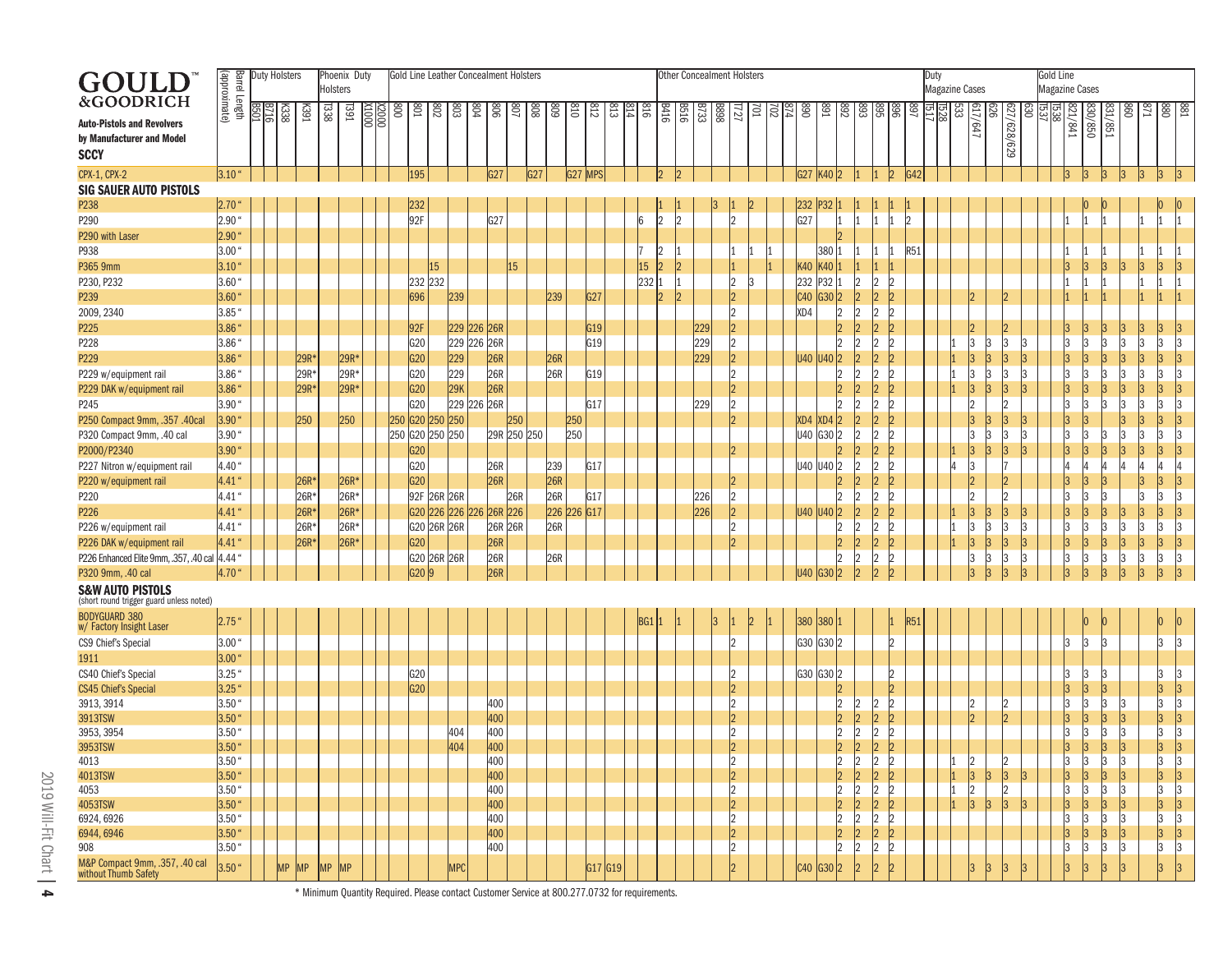| GOULD<br>&GOODRICH                                                                                                                                                                     | <br> aarrel Length<br> approximate)                                                      | <b>Duty Holsters</b>  |                 |                 |               | Phoenix Duty<br><b>Holsters</b> |                     |     |                      |                | Gold Line Leather Concealment Holsters |                                               |         |                 |                  |                |                 |                          |                             | <b>Other Concealment Holsters</b> |                                                                |          |                    |                           |                        |                                                    |                                                   |                                         |     |     | Duty Magazine Cases |     |                                 |    |        |                    |              | Gold Line | <b>Magazine Cases</b>                            |                                                      |                                           |                                                                               |                 |
|----------------------------------------------------------------------------------------------------------------------------------------------------------------------------------------|------------------------------------------------------------------------------------------|-----------------------|-----------------|-----------------|---------------|---------------------------------|---------------------|-----|----------------------|----------------|----------------------------------------|-----------------------------------------------|---------|-----------------|------------------|----------------|-----------------|--------------------------|-----------------------------|-----------------------------------|----------------------------------------------------------------|----------|--------------------|---------------------------|------------------------|----------------------------------------------------|---------------------------------------------------|-----------------------------------------|-----|-----|---------------------|-----|---------------------------------|----|--------|--------------------|--------------|-----------|--------------------------------------------------|------------------------------------------------------|-------------------------------------------|-------------------------------------------------------------------------------|-----------------|
| <b>Auto-Pistols and Revolvers</b><br>by Manufacturer and Model<br><b>S&amp;W AUTO PISTOLS</b><br>(continued)                                                                           |                                                                                          | $\frac{18}{25}$       | $\overline{88}$ | $\frac{180}{2}$ | $\frac{5}{2}$ | 338                             | $\frac{1000}{1391}$ | 000 | <b>EO8</b>           | ခြိ            | 604<br>803                             | $\frac{8}{20}$                                |         | $rac{808}{807}$ | $rac{8}{2}$<br>히 | 812            | 813             | $rac{816}{814}$          | BE16                        | B733                              | <b>727</b>                                                     | <b>D</b> | 20                 | $rac{800}{874}$           | <b>E</b> 68            | 892                                                | $\frac{893}{5}$<br>895                            | 968                                     | 768 |     |                     | င္ဟ | 17 only<br>$\sqrt{\frac{1}{2}}$ |    | 17/647 | 627/628/629        | $\tilde{5}0$ |           | $\frac{188}{241}$                                |                                                      |                                           | $\frac{1}{2}$                                                                 |                 |
| M&P Shield™ 9mm, .40 cal<br>4513TSW<br>4516, 4516-1, 4516-2<br>4536, 4556<br>4553TSW<br>457<br>1911                                                                                    | $ 3.71$ "<br>3.75<br>3.75'<br>3.75'<br>3.75'<br>3.75<br>4.00                             | 8                     |                 |                 |               |                                 |                     |     | 92F<br>G20           |                |                                        | 400<br>400<br>400<br>400                      |         |                 | <b>MPS</b>       | <b>MPS</b>     |                 | 8                        | 2 <br>$\overline{2}$        |                                   | 12<br> 2 <br><sub>2</sub><br> 2 <br>l2                         |          |                    |                           | G27 G17 2              | 2 <br> 2 <br>12<br> 2 <br> 2<br> 2 <br>$ 2\rangle$ | $ 2\rangle$<br>2<br>$ 2\rangle$<br>2<br> 2 <br> 2 | 2 <br> 2 <br> 2 <br> 2 <br> 2 <br> 2    |     |     |                     |     |                                 |    |        | 12                 |              |           | $ 1\rangle$<br>13<br>13<br> 3 <br>lЗ<br>13<br>lЗ | 1 <br>$\vert$ 3<br> 3<br>$\vert$ 3<br> 3 <br> 3      | 1 <br>13<br>lЗ<br>$\mathbf{3}$            | $\begin{vmatrix} 1 & \end{vmatrix}$<br> 3 <br> 3 <br> 3 <br>$ 3\rangle$<br> 3 | 13<br> 3 <br>13 |
| 411, 4006<br>4003TSW, 4006TSW<br>4026<br>4043, 4046<br>4043TSW, 4046TSW<br>59,915<br>5903TSW, 5906TSW                                                                                  | 4.00 "<br>4.00<br>4.00<br>$4.00^{\circ}$<br>$4.00^{\degree}$<br>$4.00^{\degree}$<br>4.00 |                       |                 |                 |               |                                 |                     |     |                      |                | 404<br>404                             | 400<br>400<br>400<br>400<br>400<br>400<br>400 |         |                 |                  |                |                 |                          |                             |                                   | l2<br> 2 <br>$\overline{2}$<br> 2 <br>12<br> 2 <br>$ 2\rangle$ |          |                    |                           |                        | 2 <br> 2<br> 2<br> 2<br> 2 <br> 2<br> 2            | 2<br> 2 <br>2<br> 2<br>2<br> 2 <br>2              | 2<br> 2<br> 2<br>12<br> 2<br>12         |     |     |                     | l3  |                                 |    | 13     | lЗ                 |              |           | lЗ<br>13                                         | 13<br> 3<br>13<br> 3<br>$\vert$ 3<br>IЗ<br>$\vert$ 3 |                                           | 13<br> 3 <br> 3 <br> 3 <br> 3 <br> 3 <br> 3                                   | 13              |
| 5923, 5924, 5926<br>5943, 5944, 5946<br>5943TSW, 5946TSW<br>Sigma 9C, 9V, 40C, 40V SW9E,<br>SW9VE, SW40E, SW40VE,<br>SW357E, SW357VE<br>SW 99, 9mm., 40 cal                            | 4.00<br>4.00<br>4.00 "<br>4.00 "<br>$4.00^{\circ}$                                       |                       |                 |                 |               |                                 |                     |     | G20                  |                | 404<br>404                             | 400<br>400<br>400                             |         |                 |                  |                | G <sub>17</sub> |                          |                             |                                   | 2 <br> 2 <br> 2 <br>l2<br> 2                                   |          |                    |                           |                        | 2 <br> 2 <br>l2<br> 2 <br> 2 <br> 2                | 2 <br>2<br> 2 <br> 2 <br> 2                       | 2<br> 2<br> 2 <br>$\mathcal{D}$         |     |     |                     |     |                                 | 3  | 13     | 3                  | 3            |           | 3<br>13<br>13<br> 3 <br>I4<br> 3                 | 3<br> 3<br> 3 <br> 4 <br>$\vert 3 \vert$             | 3 <br> 3 <br> 3 <br>$\vert 4 \vert$<br> 3 | 3 <br> 3 <br> 3 3<br>14<br>$ 3\rangle$                                        | 13              |
| 1066<br>1076<br>1086<br>4563TSW, 4566TSW<br>4566<br>4576                                                                                                                               | 4.25<br>4.25<br>4.25<br>4.25<br>4.25<br>4.25                                             |                       |                 |                 |               |                                 |                     |     |                      |                | 404                                    | 400<br>400<br>400<br>400<br>400<br>400        |         |                 |                  |                |                 |                          |                             |                                   | $\vert$ 2<br>$ _{2}$<br>$\overline{2}$<br> 2 <br> 2 <br> 2     |          |                    |                           |                        | 2 <br>l2<br>$ 2\rangle$<br> 2<br>$ 2\rangle$<br> 2 | 2 <br>$\overline{2}$<br>2<br> 2 <br>2<br> 2       | 2 <br> 2<br> 2<br> 2                    |     |     |                     |     |                                 | l2 |        | $\mathcal{D}$      |              |           | 13<br>IЗ<br>13<br>13<br>l3                       | 3<br> 3<br>$\vert$ 3<br> 3 <br>$\vert$ 3<br> 3       | $\mathbf{3}$<br> 3                        | 3 <br> 3 <br> 3 <br>$ 3\rangle$<br>3<br> 3                                    | 3               |
| 4583TSW, 4586TSW<br>4586<br>M&P 9mm., .357, .40 caliber<br>without Thumb Safety<br>M&P .45 without Thumb Safety<br>Sigma 9F, 40F                                                       | 4.25<br>4.25<br>4.25 "<br>$4.50^{\circ}$<br>4.50 "                                       |                       |                 |                 |               | MP MP MP MP MP                  |                     |     | G20<br>G20<br>G20    |                | 404<br>404<br>MP G17 26R MP<br>G20     | 400                                           | 26R G20 |                 |                  | G17 G17<br>G17 |                 |                          |                             | G20                               | $\vert$ 2<br>$ 2\rangle$<br>12<br> 2 <br>l2                    |          |                    |                           | U40 G30 2<br>G30       | 2 <br> 2 <br> 2 <br> 2 <br>$12 \overline{ }$<br> 2 | 2 <br> 2 <br> 2 <br> 2 <br>$ 2\rangle$            | 2 <br> 2 <br> 2 <br> 2<br>$\mathcal{D}$ |     | 7T1 |                     | 2   | 45                              |    | IЗ     | 12<br>$\mathbf{3}$ |              |           | 13<br>13<br>13<br>$ 4\rangle$<br>lЗ              | 3<br> 4<br>$\vert 3 \vert$<br> 4<br>$\vert$ 3        | 13<br>13<br>13<br>14<br>$\mathbf{R}$      | 3 <br>$ 4\rangle$<br>3<br> 3                                                  | 13              |
| 1911<br><b>S&amp;W REVOLVERS2</b><br>31, 34, 36, 36LS, 37, 60, 60LS<br>317, 331, 337, 337PD, 632,<br>634, 637<br>38, 49, 638, 649<br>40, 332, 342, 342PD, 442, 640,<br>642, 642LS, 940 | 5.00<br>$1.88$ "<br>$1.88$ "<br>$1.88$ "<br>1.88 "                                       | 42<br>42<br> 42<br>42 |                 |                 |               |                                 |                     |     | 42<br>42<br>42<br>42 | 42<br>42<br>42 |                                        | 42<br>42<br>42<br>42                          |         |                 |                  | 195            |                 | 62<br>62<br>$62 \vert 2$ | 2 <br> 2 <br>$\overline{2}$ | 62<br>62                          | 2 <br>$ 2\rangle$<br>$\vert$ 2                                 |          | $\mathbf{1}$<br> 1 | 62 <br> 62 <br> 62 <br>62 | 62<br>62<br> 62 <br>62 |                                                    |                                                   | $ 2\rangle$                             |     |     |                     |     |                                 |    |        |                    |              |           |                                                  |                                                      |                                           |                                                                               |                 |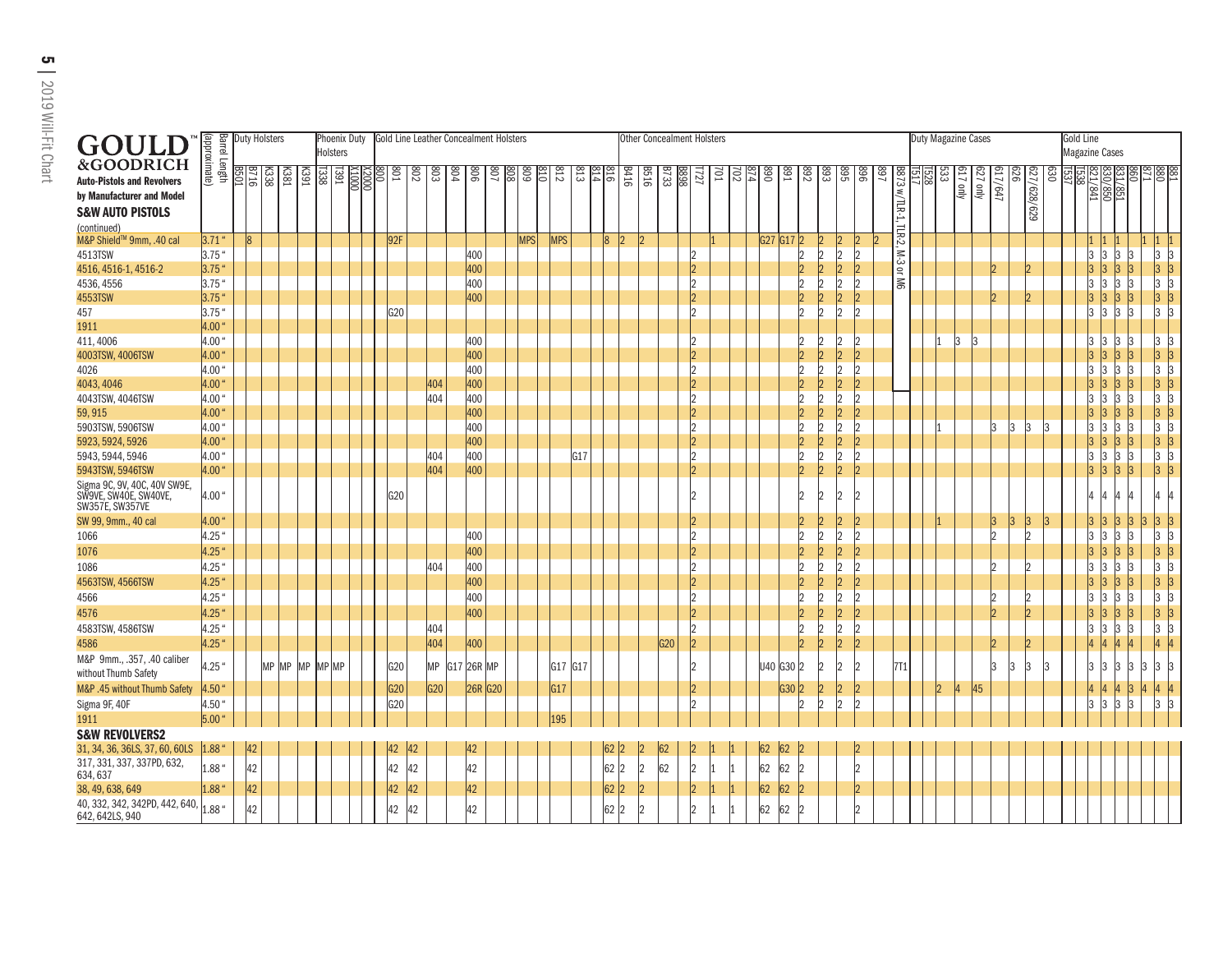| GOUI<br>$\Box$                         |                                |             | <b>Duty Holsters</b> |                            |     |                 |     |                    |         |     |     |     | Phoenix Duty Gold Line Leather Concealment Holsters |                 |             |             |                   |     |                      |                | Other Concealment Holsters |                |    |                            |     |         |                        |                            |                      |                      |            |                    |                     | Duty Magazine Cases |             |     |              | Gold Line                                           |                                                                                    |    |         |                                                                    |  |
|----------------------------------------|--------------------------------|-------------|----------------------|----------------------------|-----|-----------------|-----|--------------------|---------|-----|-----|-----|-----------------------------------------------------|-----------------|-------------|-------------|-------------------|-----|----------------------|----------------|----------------------------|----------------|----|----------------------------|-----|---------|------------------------|----------------------------|----------------------|----------------------|------------|--------------------|---------------------|---------------------|-------------|-----|--------------|-----------------------------------------------------|------------------------------------------------------------------------------------|----|---------|--------------------------------------------------------------------|--|
|                                        | Barrel Length<br>(approximate) |             |                      |                            |     | <b>Holsters</b> |     |                    |         |     |     |     |                                                     |                 |             |             |                   |     |                      |                |                            |                |    |                            |     |         |                        |                            |                      |                      |            |                    |                     |                     |             |     |              |                                                     | <b>Magazine Cases</b>                                                              |    |         |                                                                    |  |
| &GOODRICH                              |                                |             |                      |                            |     |                 |     |                    |         |     |     |     |                                                     |                 |             |             |                   |     |                      |                |                            |                |    |                            |     |         |                        |                            |                      |                      |            |                    |                     |                     |             |     |              |                                                     |                                                                                    |    |         |                                                                    |  |
| <b>Auto-Pistols and Revolvers</b>      |                                | <b>B501</b> | 9178                 | $\overline{\frac{88}{28}}$ | 391 |                 | 008 | $\frac{108}{2}$    | 802     | ခြိ | 904 | 908 | $\sqrt{18}$<br>808                                  | 608             | 018         | $\sqrt{31}$ | $\frac{814}{213}$ | 918 | 9178                 | 919            | <b>B733</b><br>888         | <b>T27</b>     |    | $\overline{\omega}$<br>701 | b18 | 890     | <b>F68</b>             | $\frac{893}{892}$          | 995                  | 968                  | <b>J68</b> | $\frac{1}{8}$<br>జ | Lt9/ <sub>L19</sub> | 979                 | 627/628/629 | 030 | 3 명의<br>이 문화 |                                                     | $\frac{831/851}{830/850}$                                                          |    |         | $\frac{88}{85}$                                                    |  |
| by Manufacturer and Model              |                                |             |                      |                            |     |                 |     |                    |         |     |     |     |                                                     |                 |             |             |                   |     |                      |                |                            |                |    |                            |     |         |                        |                            |                      |                      |            |                    |                     |                     |             |     |              |                                                     |                                                                                    |    |         |                                                                    |  |
| <b>S&amp;W REVOLVERS</b>               |                                |             |                      |                            |     |                 |     |                    |         |     |     |     |                                                     |                 |             |             |                   |     |                      |                |                            |                |    |                            |     |         |                        |                            |                      |                      |            |                    |                     |                     |             |     |              |                                                     |                                                                                    |    |         |                                                                    |  |
| (continued)                            |                                |             |                      |                            |     |                 |     |                    |         |     |     |     |                                                     |                 |             |             |                   |     |                      |                |                            |                |    |                            |     |         |                        |                            |                      |                      |            |                    |                     |                     |             |     |              |                                                     |                                                                                    |    |         |                                                                    |  |
| <b>BODYGUARD.38</b>                    | 1,90'                          |             |                      |                            |     |                 |     | 42                 |         |     |     | 42  |                                                     |                 |             |             |                   | 38  | 2                    | 2              |                            | 2              |    |                            |     |         | LCR LCR 2              |                            |                      | 12                   |            |                    |                     |                     |             |     |              |                                                     |                                                                                    |    |         |                                                                    |  |
| 10, 12, 15, 64, 67                     | 2.00                           |             |                      |                            |     |                 |     |                    |         |     |     |     |                                                     |                 |             |             |                   |     |                      | $ 2\rangle$    |                            | 2              |    |                            |     |         | l9                     |                            |                      | 2                    |            |                    |                     |                     |             |     |              |                                                     |                                                                                    |    |         |                                                                    |  |
| 63                                     | $2.00^{\circ}$                 |             | 42                   |                            |     |                 |     | 42                 | 42      |     |     | 42  |                                                     |                 |             |             |                   | 62  | 2                    | 2              | 62                         | 2              |    |                            |     | 62      | 62                     |                            |                      |                      |            |                    |                     |                     |             |     |              |                                                     |                                                                                    |    |         |                                                                    |  |
| 60.357, 60LS.357                       | 2.13'                          |             | 42                   |                            |     |                 |     | 42                 | 42      |     |     | 42  |                                                     |                 |             |             |                   | 62  | $\overline{2}$       | 2              | 62                         | $\overline{2}$ |    |                            |     | 62      | 62                     |                            |                      | l2                   |            |                    |                     |                     |             |     |              |                                                     |                                                                                    |    |         |                                                                    |  |
| 640.357                                | 2.13'                          |             | 42                   |                            |     |                 |     | 42                 | 42      |     |     | 42  |                                                     |                 |             |             |                   | 62  | $\overline{2}$       | 2              |                            | 2              |    |                            |     |         |                        |                            |                      |                      |            |                    |                     |                     |             |     |              |                                                     |                                                                                    |    |         |                                                                    |  |
| 649.357                                | 2.13'                          |             | 42                   |                            |     |                 |     | 42                 | 42      |     |     | 42  |                                                     |                 |             |             |                   | 62  | $\overline{2}$       | 2              |                            | $\overline{2}$ |    |                            |     |         | l9                     |                            |                      | 2                    |            |                    |                     |                     |             |     |              |                                                     |                                                                                    |    |         |                                                                    |  |
| 19,66                                  | 2.50                           |             |                      |                            |     |                 |     |                    |         |     |     |     |                                                     |                 |             |             |                   |     |                      | 2              |                            | 12             |    |                            |     |         |                        |                            |                      |                      |            |                    |                     |                     |             |     |              |                                                     |                                                                                    |    |         |                                                                    |  |
| Governor®                              | 2.75                           |             |                      |                            |     |                 |     |                    |         |     |     |     |                                                     |                 |             |             |                   |     |                      |                |                            |                |    |                            |     |         |                        |                            |                      |                      |            |                    |                     |                     |             |     |              |                                                     |                                                                                    |    |         |                                                                    |  |
| 10, 13, 64, 65, 65LS, 547              | 3.00                           |             |                      |                            |     |                 |     |                    |         | 34  |     |     |                                                     |                 |             |             |                   |     |                      | 12             |                            | 12             |    |                            |     |         | 34                     |                            |                      |                      |            |                    |                     |                     |             |     |              |                                                     |                                                                                    |    |         |                                                                    |  |
| 686, 696                               | 3.00                           |             |                      |                            |     |                 |     |                    |         | 94  |     |     |                                                     |                 |             |             |                   |     |                      |                |                            | Iŋ             |    |                            |     |         | 34                     |                            |                      |                      |            |                    |                     |                     |             |     |              |                                                     |                                                                                    |    |         |                                                                    |  |
| 10, 12, 13, 14, 15, 18, 19, 48, 64,    |                                |             |                      |                            |     |                 |     |                    |         |     |     |     |                                                     |                 |             |             |                   |     |                      |                |                            |                |    |                            |     |         |                        |                            |                      |                      |            |                    |                     |                     |             |     |              |                                                     |                                                                                    |    |         |                                                                    |  |
| 65, 65LS, 66, 67                       | 4.00 <sup>u</sup>              | 34          |                      |                            |     |                 |     |                    |         | 34  |     |     |                                                     |                 |             |             |                   |     |                      |                |                            |                |    |                            |     |         | 34                     |                            |                      |                      |            |                    |                     |                     |             |     |              |                                                     |                                                                                    |    |         |                                                                    |  |
|                                        |                                |             |                      |                            |     |                 |     |                    |         | 94  |     |     |                                                     |                 |             |             |                   |     |                      |                |                            |                |    |                            |     |         |                        |                            |                      |                      |            |                    |                     |                     |             |     |              |                                                     |                                                                                    |    |         |                                                                    |  |
| 581, 586, 681                          | 4.00                           |             |                      |                            |     |                 |     |                    |         |     |     |     |                                                     |                 |             |             |                   |     |                      |                |                            |                |    |                            |     |         | 34                     |                            |                      |                      |            |                    |                     |                     |             |     |              |                                                     |                                                                                    |    |         |                                                                    |  |
| <b>SPRINGFIELD AUTO PISTOLS</b><br>XD3 |                                |             |                      |                            |     |                 |     |                    |         |     |     |     |                                                     |                 |             |             |                   |     |                      |                |                            | 12             |    |                            |     |         |                        |                            |                      |                      |            |                    | 13                  |                     | l3          |     |              |                                                     |                                                                                    |    |         |                                                                    |  |
|                                        | 3.01                           |             |                      |                            |     |                 |     | XD3                |         |     |     |     |                                                     |                 |             |             |                   |     |                      |                |                            |                |    |                            |     |         | XD3 XD4 2              | 2 <br>$\vert$ <sub>2</sub> | 2<br>$\overline{2}$  |                      |            |                    |                     |                     |             |     |              | 3<br>$\vert_1$                                      | 3<br>3                                                                             | 13 | 3<br> 3 | $\frac{3}{1}$                                                      |  |
| XD-S™                                  | 3.30                           |             |                      |                            |     |                 |     |                    |         |     |     |     |                                                     |                 | G30         |             |                   |     |                      |                |                            |                |    |                            |     |         | G17<br>12              |                            |                      |                      | 3          |                    |                     |                     |             |     |              |                                                     |                                                                                    |    |         |                                                                    |  |
| XD-S™ with TLR-3®                      | 3.30                           |             |                      |                            |     |                 |     |                    |         |     |     |     |                                                     |                 |             |             |                   |     |                      |                |                            |                |    |                            |     |         |                        | l1                         |                      |                      |            |                    |                     |                     |             |     |              |                                                     |                                                                                    |    |         |                                                                    |  |
| <b>Ultra Compact 1911A1</b>            | 3.50                           |             |                      |                            |     |                 |     | 194 195            |         |     |     | 193 |                                                     | 193 195 193 194 |             |             |                   |     |                      |                |                            |                |    |                            |     |         |                        | 1                          |                      |                      |            |                    | 12                  |                     | 2           |     |              |                                                     |                                                                                    |    |         |                                                                    |  |
| XD4 9mm.                               | 4.00                           |             |                      |                            |     |                 |     | XD3                |         | XD4 |     |     | XD4                                                 |                 |             |             |                   |     |                      |                |                            |                |    |                            |     | XD4 XD4 | 2 <br>١o               | 2 <br>$\mathsf{b}$         | $ 2\rangle$          |                      |            |                    | 3                   |                     | 3           |     |              | 13                                                  | 13                                                                                 |    | 13      | 3                                                                  |  |
| XD4.40, .45, .357                      | 4.00                           |             |                      |                            |     |                 |     |                    |         |     |     |     |                                                     |                 |             |             |                   |     |                      |                |                            |                |    |                            |     |         |                        |                            | ١C                   |                      |            |                    |                     |                     |             |     |              |                                                     |                                                                                    |    |         |                                                                    |  |
| <b>TAURUS AUTO PISTOLS</b>             |                                |             |                      |                            |     |                 |     |                    |         |     |     |     |                                                     |                 |             |             |                   |     |                      |                |                            |                |    |                            |     |         |                        |                            |                      |                      |            |                    |                     |                     |             |     |              |                                                     |                                                                                    |    |         |                                                                    |  |
| 709 Slim                               | $3.20^{\circ}$                 |             |                      |                            |     |                 |     |                    |         |     |     |     |                                                     |                 |             |             |                   |     |                      |                |                            |                |    |                            |     |         | G17 2                  | $ 2\rangle$                |                      |                      |            |                    |                     |                     |             |     |              |                                                     |                                                                                    |    |         |                                                                    |  |
| PT740 SI1im                            | 3.20                           |             |                      |                            |     |                 |     |                    |         |     |     |     |                                                     |                 |             |             |                   |     | 2                    | 12             |                            |                |    |                            |     |         | G17 2                  | 2                          |                      |                      |            |                    |                     | 3                   |             | 3   |              |                                                     |                                                                                    |    |         |                                                                    |  |
| PT111 9mm.                             | 3.25                           |             |                      |                            |     |                 |     |                    |         |     |     |     |                                                     |                 |             |             |                   |     | 2                    | 2              |                            |                |    |                            |     |         | $G27G30$ <sub>2</sub>  | $\vert$ <sub>2</sub>       |                      |                      |            |                    |                     | $\overline{3}$      |             | 3   |              |                                                     |                                                                                    |    |         |                                                                    |  |
| PT 140 40 caliber                      | 3.25                           |             |                      |                            |     |                 |     |                    |         |     |     |     |                                                     |                 |             |             |                   |     | l2                   | $\overline{2}$ |                            | 12             |    |                            |     |         | G30 G30 2              | 2                          |                      |                      |            |                    |                     |                     |             |     |              |                                                     |                                                                                    |    |         |                                                                    |  |
| <b>PT 145 Pro</b>                      | 3.25                           |             |                      |                            |     |                 |     |                    |         |     |     |     |                                                     |                 |             |             |                   |     |                      | $\overline{2}$ |                            |                |    |                            |     |         | G30 2                  | 2                          |                      |                      |            |                    |                     |                     |             |     |              |                                                     |                                                                                    |    |         |                                                                    |  |
| PT 145 with TLR-3 <sup>®</sup>         | 3.25                           |             |                      |                            |     |                 |     |                    |         |     |     |     |                                                     |                 |             |             |                   |     |                      |                |                            |                |    |                            |     |         |                        |                            |                      |                      |            |                    |                     |                     |             |     |              |                                                     |                                                                                    |    |         |                                                                    |  |
| <b>738 TCP</b>                         | 3.30                           |             |                      |                            |     |                 |     |                    |         |     |     |     |                                                     |                 |             |             |                   |     |                      |                |                            |                |    |                            |     |         | 380 1                  | 1                          |                      |                      |            |                    |                     |                     |             |     |              |                                                     |                                                                                    |    |         |                                                                    |  |
| 24/7                                   | 4.00                           |             |                      |                            |     |                 |     | G20                |         |     |     |     |                                                     |                 |             | G17         |                   |     |                      |                |                            |                |    |                            |     |         | l2                     | 2                          | 2                    |                      |            |                    |                     |                     | l3          |     |              |                                                     |                                                                                    |    |         |                                                                    |  |
| <b>TAURUS REVOLVERS</b>                |                                |             |                      |                            |     |                 |     |                    |         |     |     |     |                                                     |                 |             |             |                   |     |                      |                |                            |                |    |                            |     |         |                        |                            |                      |                      |            |                    |                     |                     |             |     |              |                                                     |                                                                                    |    |         |                                                                    |  |
| 85                                     | $2.00^{\circ}$                 |             | 42                   |                            |     |                 |     | 42                 | 42      |     |     | 42  |                                                     |                 |             |             |                   | 62  | l2                   | 2              | 62                         | 2              |    |                            |     |         |                        |                            |                      |                      |            |                    |                     |                     |             |     |              |                                                     |                                                                                    |    |         |                                                                    |  |
| <b>85 CH</b>                           | $2.00^{\circ}$                 |             | 42                   |                            |     |                 |     | 42                 | 42      |     |     | 42  |                                                     |                 |             |             |                   | 62  | $\overline{2}$       | 2              |                            | 2              |    | 1                          |     |         | $\vert$ 2              |                            |                      | 2                    |            |                    |                     |                     |             |     |              |                                                     |                                                                                    |    |         |                                                                    |  |
| 605,606                                | 2.25                           |             | 42                   |                            |     |                 |     | 42                 | 42      |     |     | 42  |                                                     |                 |             |             |                   | 62  | $\overline{2}$       | 2              | 62                         | $\vert$ 2      |    |                            |     |         | $\overline{2}$         |                            |                      |                      |            |                    |                     |                     |             |     |              |                                                     |                                                                                    |    |         |                                                                    |  |
| 605 CH, 606 CH                         | 2.25                           |             | 42                   |                            |     |                 |     | 42                 | 42      |     |     | 42  |                                                     |                 |             |             |                   | 62  | $\overline{2}$       | 2              |                            | 2              |    |                            |     |         | ١d                     |                            |                      |                      |            |                    |                     |                     |             |     |              |                                                     |                                                                                    |    |         |                                                                    |  |
| 65,66                                  | 2.50                           |             |                      |                            |     |                 |     |                    |         |     |     |     |                                                     |                 |             |             |                   |     |                      | 12             |                            | l2             |    |                            |     |         |                        |                            |                      |                      |            |                    |                     |                     |             |     |              |                                                     |                                                                                    |    |         |                                                                    |  |
| Judge 4510 TKR 2.5 Cham.               | 2.50                           |             |                      |                            |     |                 |     |                    |         |     |     |     |                                                     |                 |             |             |                   |     |                      |                |                            |                |    |                            |     |         |                        |                            |                      |                      |            |                    |                     |                     |             |     |              |                                                     |                                                                                    |    |         |                                                                    |  |
| Judge 4510 TKR 2.5 Cham.               | 3.00 <sub>°</sub>              |             |                      |                            |     |                 |     |                    |         |     |     |     |                                                     |                 |             |             |                   |     |                      |                |                            |                |    |                            |     |         |                        |                            |                      |                      |            |                    |                     |                     |             |     |              |                                                     |                                                                                    |    |         |                                                                    |  |
| Judge 4510 TKR 3.0 Cham.               | $3.00^{\circ}$                 |             |                      |                            |     |                 |     |                    |         |     |     |     |                                                     |                 |             |             |                   |     |                      |                |                            |                |    |                            |     |         |                        |                            |                      |                      |            |                    |                     |                     |             |     |              |                                                     |                                                                                    |    |         |                                                                    |  |
| 605                                    | 3.00 <sub>1</sub>              |             |                      |                            |     |                 |     | 42                 |         |     |     | 42  |                                                     |                 |             |             |                   |     |                      |                |                            |                |    |                            |     |         |                        |                            |                      |                      |            |                    |                     |                     |             |     |              |                                                     |                                                                                    |    |         |                                                                    |  |
| 80, 82, 431, 441                       | $3.00^{\circ}$                 |             |                      |                            |     |                 |     |                    |         | 34  |     |     |                                                     |                 |             |             |                   |     |                      |                |                            |                |    |                            |     |         |                        |                            |                      |                      |            |                    |                     |                     |             |     |              |                                                     |                                                                                    |    |         |                                                                    |  |
| <b>WALTHER AUTO PISTOLS</b>            |                                |             |                      |                            |     |                 |     |                    |         |     |     |     |                                                     |                 |             |             |                   |     |                      |                |                            |                |    |                            |     |         |                        |                            |                      |                      |            |                    |                     |                     |             |     |              |                                                     |                                                                                    |    |         |                                                                    |  |
| PPS M2                                 | 3.00 <sup>4</sup>              |             |                      |                            |     |                 |     |                    | G20 G27 |     |     | G27 |                                                     |                 |             |             |                   |     |                      | $\overline{2}$ |                            |                |    |                            |     |         | G27G302                | 2                          | 12                   |                      | 3          |                    |                     |                     |             |     |              |                                                     |                                                                                    |    |         |                                                                    |  |
| PPK, PPK/E, PPK/S                      | $3.27$ "                       |             |                      |                            |     |                 |     | 232                |         |     |     |     |                                                     |                 |             |             |                   | 86  |                      |                |                            | $\vert$ 2      | 13 |                            |     |         | 232 P32 1<br>G27 G17 1 | $ 1\rangle$                |                      |                      |            |                    |                     |                     |             |     |              | $\begin{array}{c c} 1 \\ \hline 1 \\ 1 \end{array}$ | $\begin{array}{c} 1 \\ 1 \end{array}$                                              |    |         | $\begin{array}{c cc} 1 & 1 \\ 1 & 1 \\ 1 & 1 \\ 1 & 1 \end{array}$ |  |
| P22                                    | 3.42                           |             |                      |                            |     |                 |     | 696                |         |     |     |     | G27                                                 |                 |             | $G27$ $G27$ |                   |     | $\vert$ <sub>2</sub> | 2              |                            | 2              |    |                            |     |         |                        | 1                          |                      |                      |            |                    |                     |                     |             |     |              |                                                     | $\vert$ 1                                                                          |    | 1       |                                                                    |  |
| PP                                     | 3.86                           |             |                      |                            |     |                 |     | 232                |         |     |     |     |                                                     |                 |             |             |                   |     |                      |                |                            | 2              |    |                            |     |         |                        |                            |                      |                      |            |                    |                     |                     |             |     |              |                                                     | $\vert$ 1<br>1                                                                     |    |         |                                                                    |  |
| P99, P990                              | 4.00 <sup>o</sup>              |             |                      |                            |     |                 |     | 92F                |         |     |     |     |                                                     |                 |             | G19         |                   |     |                      |                |                            | 2              |    |                            |     |         | 12                     | 2                          | 2                    | $ 2\rangle$          |            |                    |                     | 3                   |             | 13  |              |                                                     |                                                                                    |    |         |                                                                    |  |
| Q5 Match                               | $5.00^{\circ}$                 |             |                      |                            |     |                 |     |                    | G20     |     |     |     |                                                     |                 |             |             |                   |     |                      |                |                            |                |    |                            |     |         | U40 G30 2              | 2                          | $\vert$ 2            | 2                    |            |                    | 3                   | l3                  | 3           | 3   |              | 3                                                   | 3<br>13                                                                            |    | 3       | 3 3                                                                |  |
| <b>WILSON AUTO PISTOLS</b>             |                                |             |                      |                            |     |                 |     |                    |         |     |     |     |                                                     |                 |             |             |                   |     |                      |                |                            |                |    |                            |     |         |                        |                            |                      |                      |            |                    |                     |                     |             |     |              |                                                     |                                                                                    |    |         |                                                                    |  |
| Sentinel Ultra Compact                 | 3.60 <sup>4</sup>              |             |                      |                            |     |                 |     | 194 195<br>194 195 |         |     |     | 193 |                                                     | 193 195 193     |             |             |                   |     |                      |                |                            | 2              |    |                            |     |         | 2                      | $\frac{2}{2}$              | 2                    | $\overline{2}$       |            |                    |                     |                     |             |     |              |                                                     | $\begin{array}{ c c c }\n \hline\n 3 & 3 & 3 \\  \hline\n 3 & 3 & 3\n \end{array}$ |    |         | $\begin{array}{c c}\n3 & 3 \\ 3 & 3 \\ 3 & 3\n\end{array}$         |  |
| <b>CQB Compact, Stealth, Tactical</b>  | 4.00 <sup>u</sup>              |             |                      |                            |     |                 |     |                    |         |     |     | 195 |                                                     |                 | 195 194 194 |             |                   |     |                      |                |                            | $ 2\rangle$    |    |                            |     |         | $\vert$ <sub>2</sub>   |                            | $\vert$ <sub>2</sub> | $\vert$ <sub>2</sub> |            |                    |                     |                     |             |     |              |                                                     |                                                                                    |    |         |                                                                    |  |
| CQB, Protector, Tactical, Elite        | 5.00 <sup>4</sup>              |             |                      |                            |     |                 |     | 195 195            |         |     |     | 195 | 195                                                 |                 |             | 195 195     |                   |     |                      |                |                            |                |    |                            |     |         |                        | l٥                         |                      |                      |            |                    |                     |                     |             |     |              | $ _3$                                               |                                                                                    |    |         |                                                                    |  |